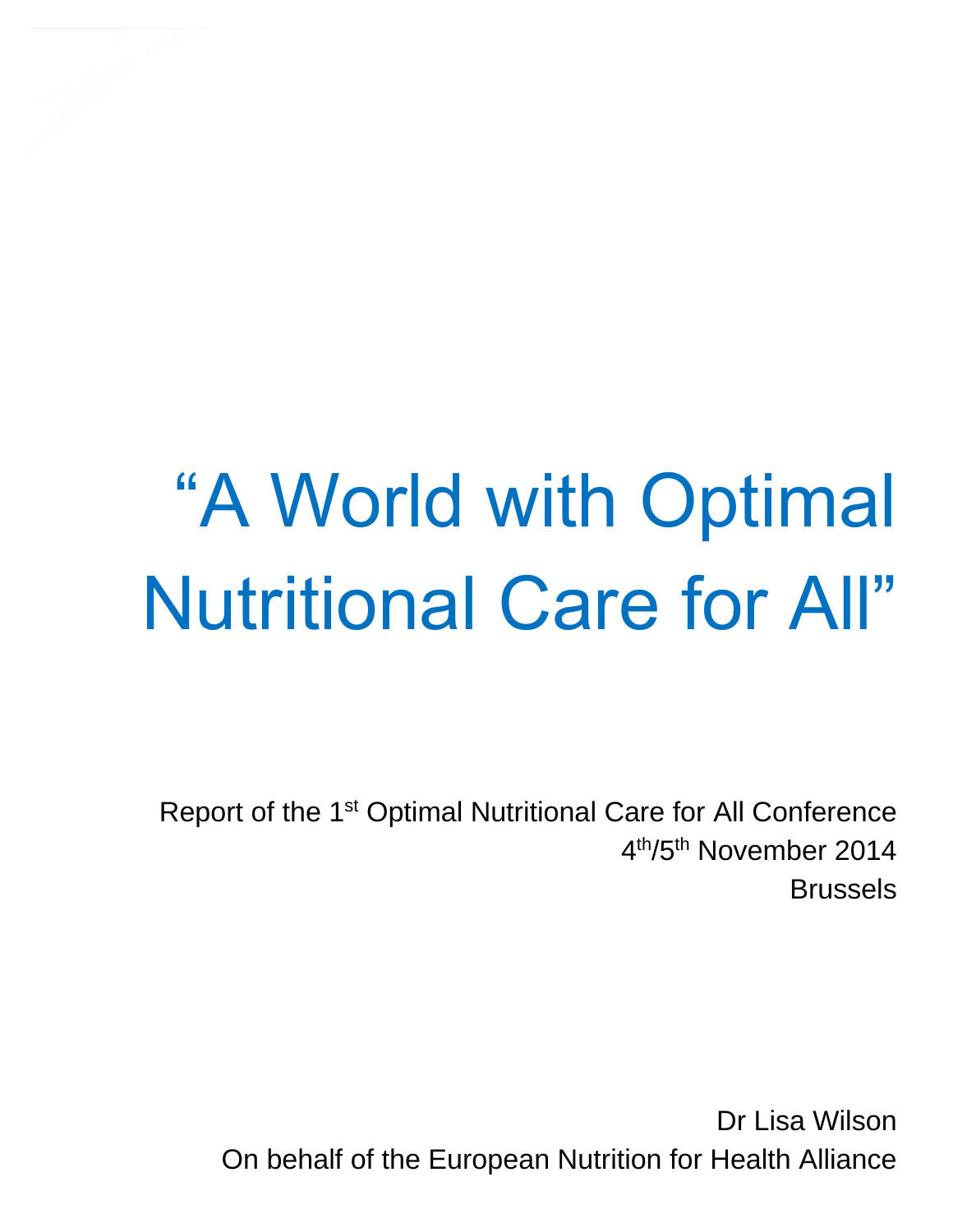# **Executive Summary**

Malnutrition has far reaching consequences for individuals, and is a heavy burden on healthcare systems. There is a need for multidisciplinary teams of stakeholders to work together at a national and European level towards the common goal of improving nutritional care.

This report presents an overview of the first Optimal Nutritional Care for All conference. It outlines the ambition of the conference and the commitment signed by all attendees to meet the challenge of undernutrition.

On the 4-5<sup>th</sup> November 2014 representatives from eight countries in Europe joined the European Nutrition for Health Alliance (ENHA) and its partners to discuss how to ensure 'Optimal Nutrition Care for All' in healthcare systems across Europe. The conference focused on shared learning, developing new ideas and milestones for achievement in developing National Nutritional Care Plans.

National representatives and European stakeholders worked together to develop areas of focus and measures of achievement on a national level. Clinicians, specialists, patient groups, policy makers, researchers, non-governmental organisations, industry and nutrition professionals were all represented.

The national representatives comprised of four 'focus' countries (Croatia, Germany, Spain and Turkey) and four 'observer' countries (France, Israel, Poland and Slovenia) who shared experiences and insights to support development of their own National plans.

Further collaboration and plenary presentations came from European patient groups (the European Genetic Alliances Network and European Patients' Forum), the European Commission, WHO Euro, and the Joint Programming Initiative 'A Healthy Diet for a Healthy Life'.

Delegates shared their 'dreams and motivations' for better nutritional care in their country, formed plans based on their current work and worked to develop the multi-stakeholder groups and engage with patient organisations which form such a vital part of ensuring optimal nutritional care.

Much work is already taking place, evidence from other countries, support and examples of low cost good practice provided ideas and inspiration for many. Harnessing these best practices and tools will help to build the case for better nutritional care in each country.

At the close of the conference, participants were invited to sign the Charter for Optimal Nutritional Care for All; pledging commitment to a world where every patient who is malnourished or at risk of undernutrition is systematically screened and has access to appropriate, equitable, high quality nutritional care.

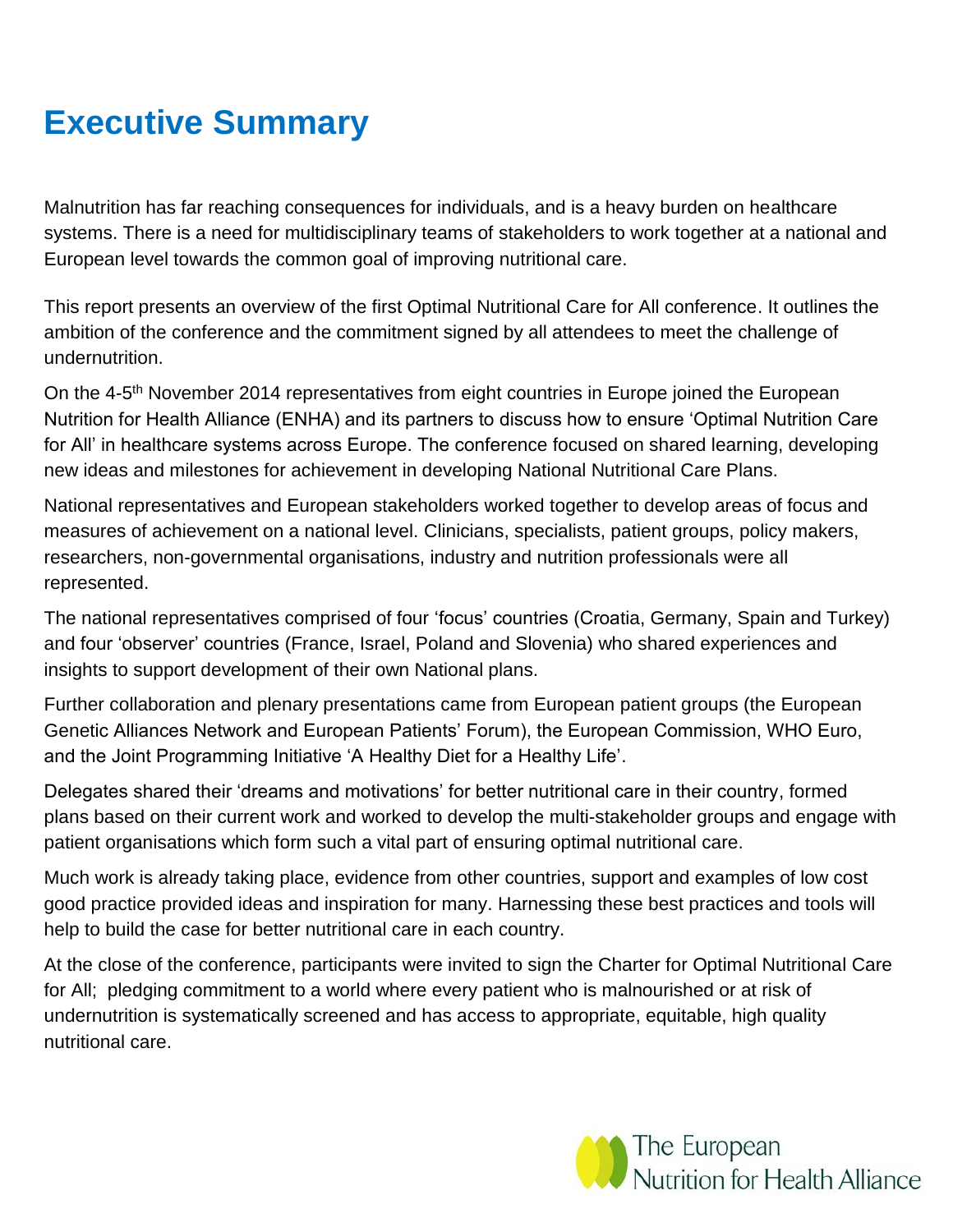# **Introduction**

 $\overline{a}$ 

Malnutrition is a significant public health problem across Europe in the 21<sup>st</sup> century. Simply put, it means poor or bad nutrition and includes both ends of the nutrition spectrum, with obesity and overweight at one end and undernutrition at the other. However, whilst obesity is a part of the public consciousness due to a high profile, government policy and media coverage, undernutrition in Europe has been largely ignored despite having equal cost to society in health and economic terms and severely impacting on the quality of life of those experiencing it.

One of the challenges in tackling undernutrition effectively is that it can be caused by a number of factors, including low income, access to food and food choices, changes in appetite due to depression, life circumstances or other social influences. One of the main factors influencing nutrition risk is the presence of diseases, disorders or conditions which affect nutritional intake as well as side effects of associated treatment (e.g. medication). Besides undernutrition in older people, this so called 'diseaserelated malnutrition' (often referred to just as malnutrition<sup>1</sup>) remains a prevalent problem in all healthcare settings across Europe, including hospitals, care homes and in homecare and it is this type of malnutrition which forms the focus of this report and the Optimal Nutritional Care for All campaign. The importance of tackling undernutrition has recently been highlighted on an international level. The 2014 Rome declaration at the World Health Organisation: Food and Agriculture Organisation<sup>2</sup> presented at the 2<sup>nd</sup> International Conference on Nutrition reaffirmed the right of everyone to have access to safe, nutritious food and acknowledged that malnutrition in all its forms affects the health and well-being of individuals

Whilst the causes of undernutrition are not directly age related, children and older people are disproportionately affected. In particular older people who are often touched by many of the so called 'social' causes of undernutrition are especially vulnerable as one small change in circumstance can trigger events which lead to ill health and drive their entry into the healthcare system.

Although the main focus of this report and the associated conference is on older people and patient experience once in the healthcare systems, it is clear that preventative programmes in the community have a key role to play in ensuring good health and preventing undernutrition becoming a significant contributor to ill health, especially in older people.

This report presents an overview of the first Optimal Nutritional Care for All conference which invited four focus and four observer countries to work together nationally and with support from European nutrition organisations and each other to develop national nutritional care plans to address undernutrition in healthcare settings in their country. It outlines the ambition of the conference and the commitment signed by all attendees to meet the challenge of undernutrition.

<sup>&</sup>lt;sup>2</sup> FAO/WHO Second International Conference on Nutrition, Rome, 19-21 Nov 2014. Rome Declaration on Nutrition



 $1$  In healthcare settings and amongst healthcare professionals, the terms disease-related malnutrition, malnutrition and undernutrition are often used inter-changeably. This is reflected in this report.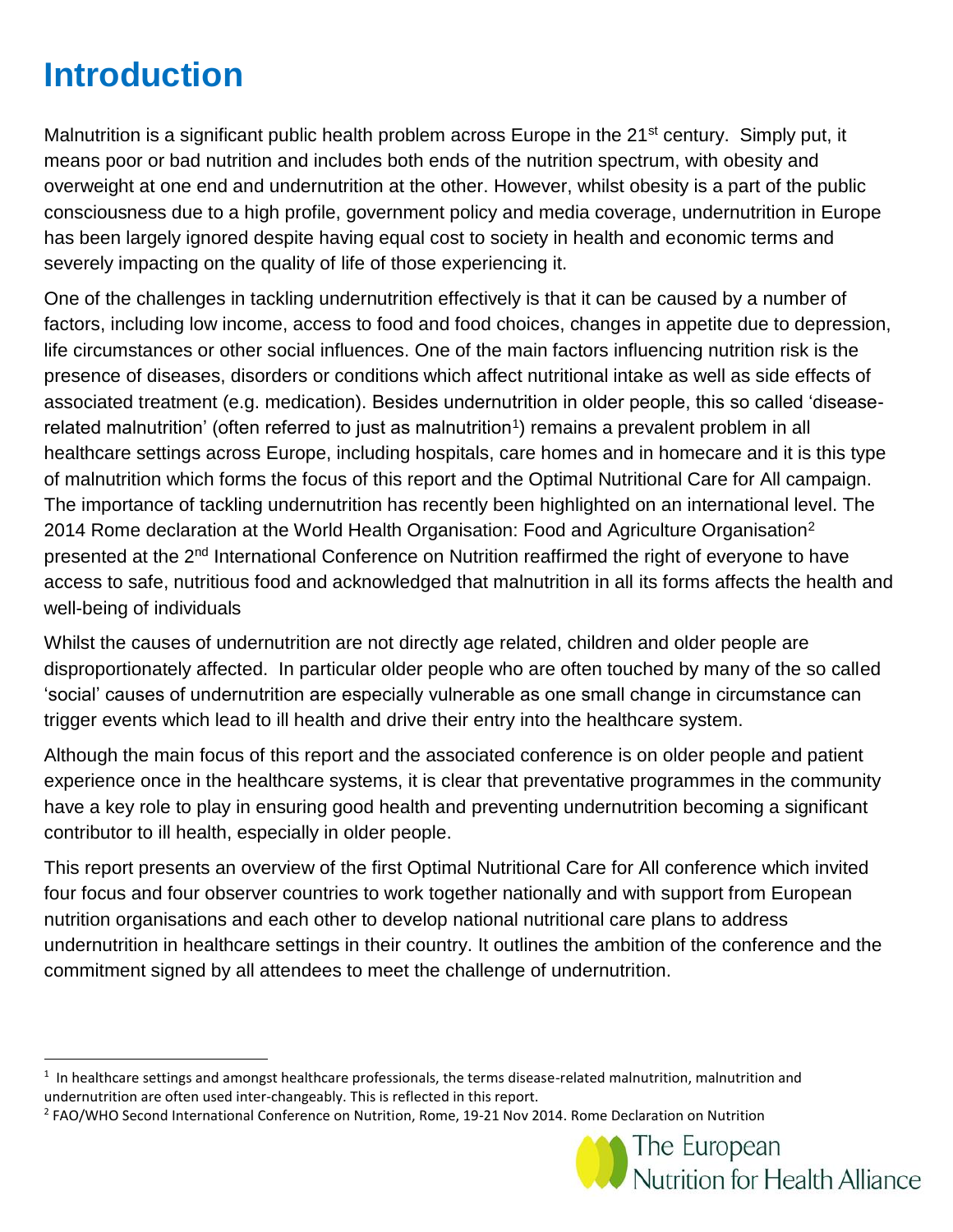# **The Malnutrition Challenge**

Disease-related malnutrition (undernutrition or malnutrition) is prevalent amongst older people as well as patients in all healthcare settings around the world, including hospitals, care homes and in home care. The Optimal Nutritional Care for All campaign aims to address the challenges that malnutrition in Europe present including:

- In Europe alone it is estimated that 33 million citizens are at risk of malnutrition (excluding children).
- Malnutrition has an estimated financial impact on European healthcare systems of €170 billion each year.
- Public spending on healthcare is tight resources under pressure mean that nutritional care is often neglected.
- Lack of awareness about the importance of nutritional care means that malnutrition risk screening and follow-up care are not undertaken systematically.

Malnutrition has far reaching consequences for individuals, and is a heavy burden on healthcare systems. In order to tackle this problem effectively, there is a strong need for stakeholders to work together in a drive towards a common goal of improving nutritional care.

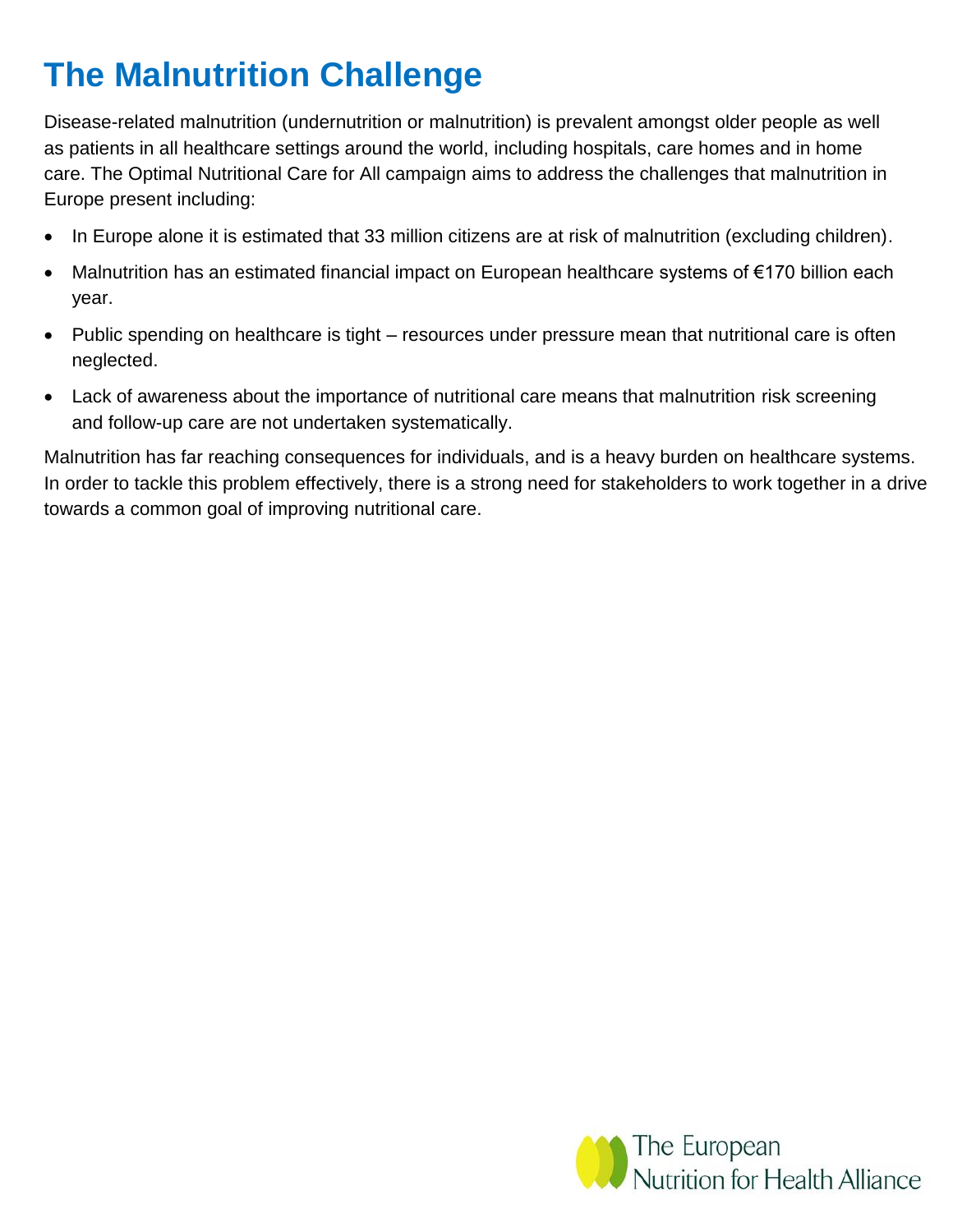# **The Optimal Nutritional Care for All Conference 2014**

# **Our vision: a world with optimal nutritional care for all**

*Every patient who is malnourished or at risk of undernutrition is systematically screened and has access to appropriate, equitable, high quality nutritional care.* 

On the 4-5<sup>th</sup> November 2014 representatives from eight countries in Europe joined the European Nutrition for Health Alliance (ENHA) and its partners to discuss how we can best tackle malnutrition to ensure 'Optimal Nutrition Care for All' in healthcare systems across Europe. The conference focused on shared learning and experiences, developing new ideas and milestones for achievement in nutritional care, with the overall aim of supporting countries to develop their own National Nutritional Care Plans.

The event was co-chaired by ENHA co-Chair Professor Olle Ljungqvist and ENHA trustee and President of the European Federation of the Association of Dietitians Professor Anne de Looy.

Professor Ljungqvist opened the meeting with observations about the current state of malnutrition and related policy in Europe. He referred to a World Health Organisation publication<sup>3</sup> which states that there are more than 1 billion obese and almost 1 billion undernourished people in the world today. This dichotomy means a shift is required in how nutrition is approached in Europe. It has to be a function of health as well as disease; an individual's journey from health to becoming a patient and out again needs to be fully understood and organisations need to work together to ensure that good nutrition is embedded throughout a person's life course and patient experiences. Policy and process need to be linked to ensure a wide range of stakeholders effectively combine their efforts, work together and understand the needs of the individuals they support.

The Optimal Nutrition for All conference is a starting point in a new way of working, bringing together national representatives and European stakeholders to develop areas of focus and measures of achievement on a national level. Clinicians, specialists, patient groups, policy makers, researchers, non-governmental organisations, industry and nutrition professionals were all represented.

Four countries who are in a strong position to develop plans and change policy acted as 'focus' countries (Croatia, Germany, Spain and Turkey). Another four 'observer' countries also attended to share experiences and gain insights to support further development their own plans (France, Israel, Poland and Slovenia).

The conference centred on a series of interactive workshops. Participants were able to openly discuss their current situation, what gaps exist and what needs to change as well as to exchange ideas and experiences on how best to develop and enhance stakeholder groups, work with hospitals and other care settings, engage government and establish a national nutritional care plan.

 $\overline{a}$ 

The European Nutrition for Health Alliance

<sup>&</sup>lt;sup>3</sup>Food and Agriculture Organisation of the United Nations (2013), The State of Food & Agriculture 2013, Rome.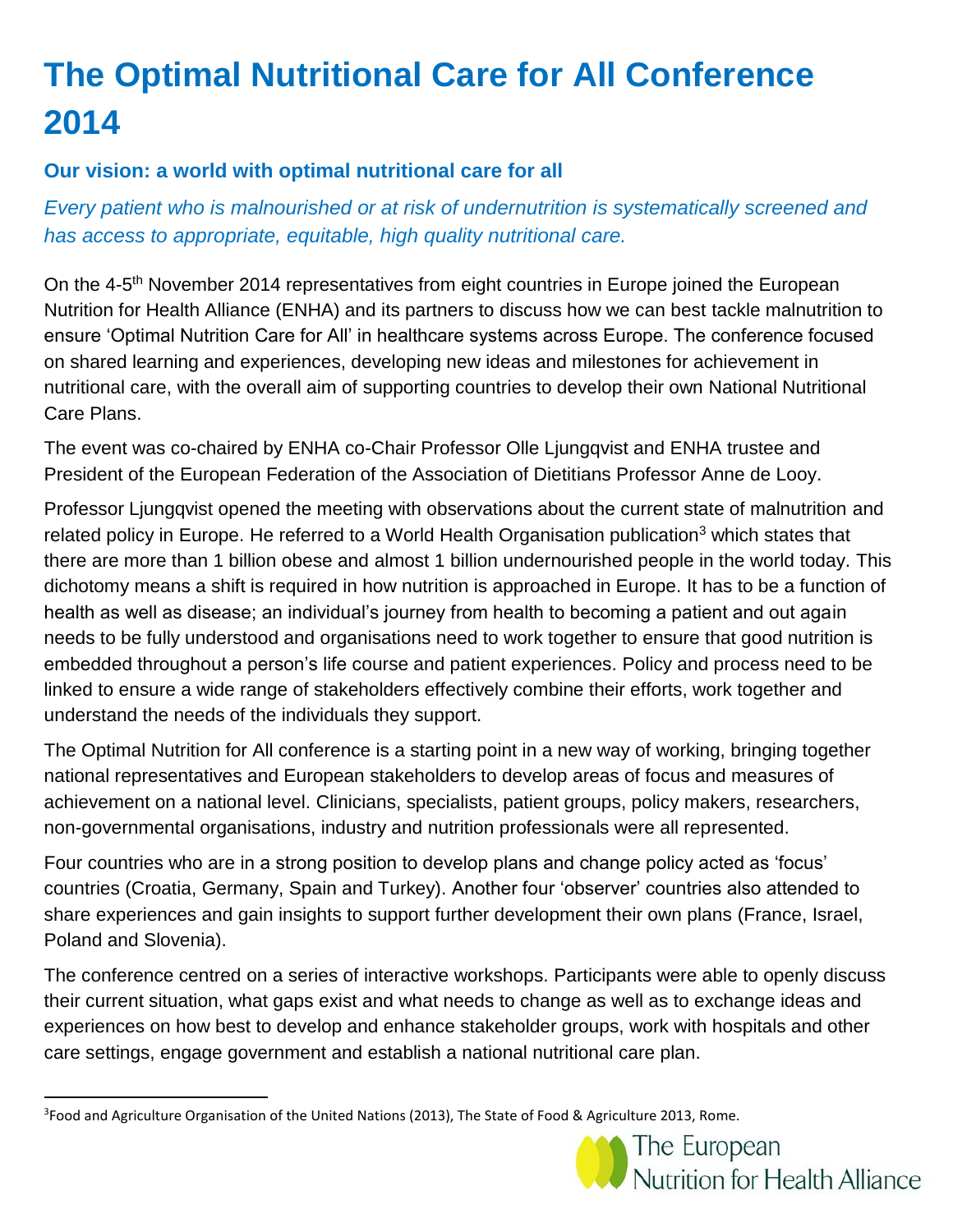Further support and plenary presentations came from European patient groups (the European Genetic Alliances Network and European Patients' Forum), the European Commission, WHO Euro, and the Joint Programming Initiative 'A Healthy Diet for a Healthy Life', aimed at not only providing insight into the work of these organisations, but also how plans for a national nutritional care plan could be both embedded and augmented by collaboration with key European stakeholders.

# **Motivation and Dreams**

*'To see our minister of health announce that undernutrition is a big problem and that they will work to show the consequences and make procedures to improve the situation'- Turkish delegate*

*'I expect the conference to put us in better situation to approach national and EU authorities to support improvement of nutritional care….and put us in a better situation to improve Quality of Life of patients in every day activity'* – Croatian delegate

*'My personal hope is that we can form a core group for Germany for the next years to develop policy'* – German delegate.

*'We need a nutrition care team in every hospital, but are confronted with a low budget. I feel technical medicine tends to forget that we deal with human beings; nutrition is its own culture and one of few things you can decide yourself'* – German delegate

*'We have to fight for resources. Our aim is to get arguments, tricks and inspiration to*  get resources for clinical nutrition in our country' – German delegate

*'My personal dream started 15 years ago in starting a national society of clinical nutrition'* – Croatian delegate.

'We have a dream that DRM can be approached from the community, but to do this it *has to be cost effective and we have to establish a nutritional care plan'* - Spanish delegate

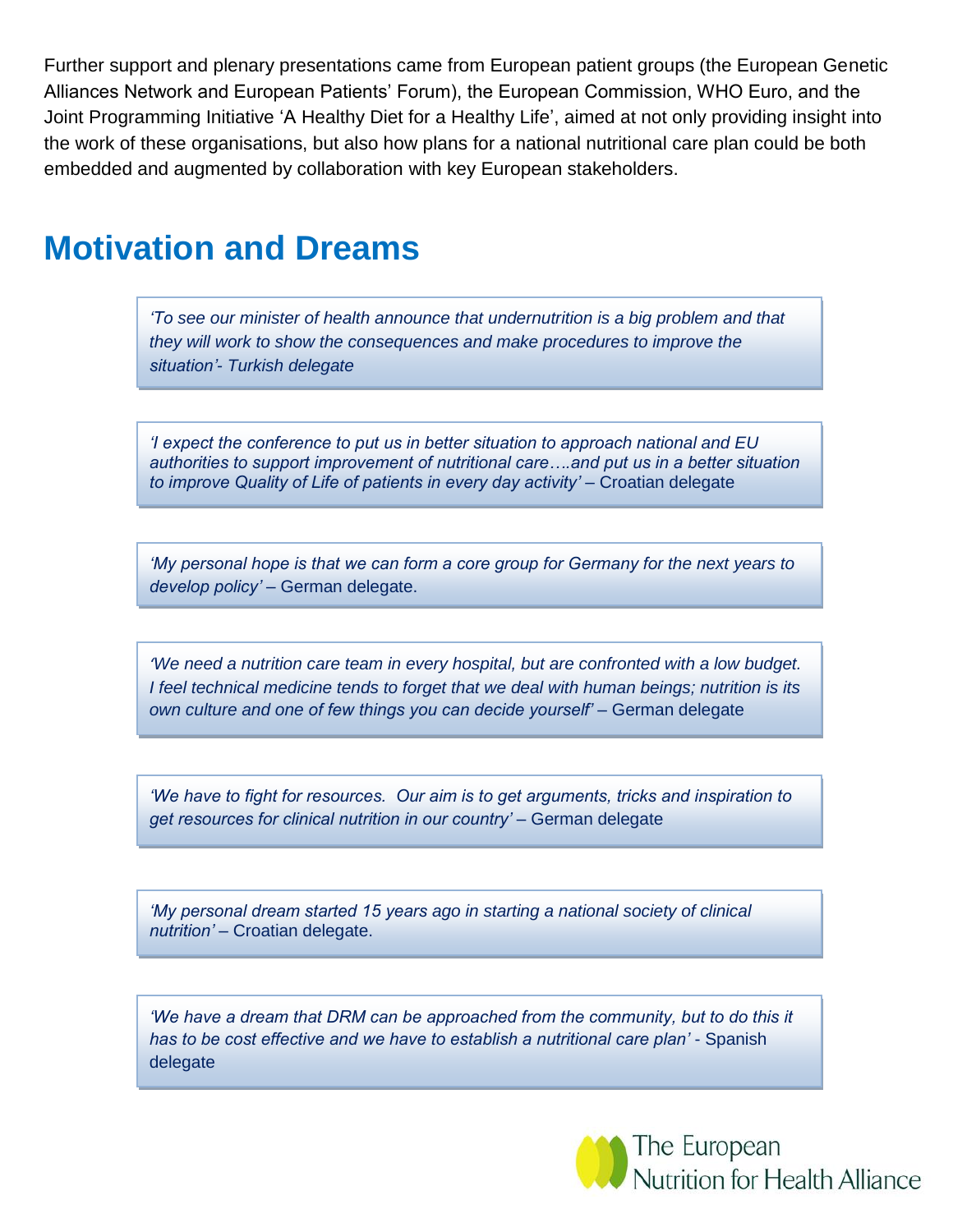Delegates from each country shared their motivations and dreams for attending the conference. Although health care systems and levers differed between countries, some universal truths emerged providing a unique perspective on the work required to raise the profile of good nutritional care in Europe.

For some time it has been apparent that the global recession has not affected all of Europe equally. However, despite countries appearing more or less affluent, the prevailing picture was that of countries struggling to obtain support and resources for nutritional care, despite evidence to suggest that good nutritional care can save money in the long run.

Many attendees had been working to gain recognition for nutrition on a national level for many years and had developed a vision which ranged from dedicated nutrition teams in hospitals to better access to information and nutrition services in the community.

All agreed that government and healthcare recognition of nutrition, resources and training were essential to move the issue forward and take a long term view on tackling undernutrition.

# **Our Ambition**

The aim of the conference was to work towards the wider vision of making nutritional care an integral part of healthcare in all countries in Europe. The ambition was to make a difference by working together; enhancing and strengthening multi-disciplinary groups of stakeholders at a national level and sharing experiences and learning under the banner "Optimal Nutritional Care for All". This approach involved work by ENHA to engage with focus and observer countries, encourage multi-disciplinary engagement and deploy tools for national plan development including benchmarking templates and a national nutritional care plan outline which countries could work towards. The conference therefore acted as a catalyst, bringing participants together in some cases for the first time as a part of their country delegation.

As such, the hopes and ambitions for the conference were pulled together as a part of the Charter which was signed by all delegates (see Appendix A for full charter).

Outlining an ambition for change highlighted the agreed areas of development for all participants and provided a focus to activities should countries need it, allowing for country based discussion to identify opportunities and challenges for creation of nutritional policy as well as pinpointing early actions.

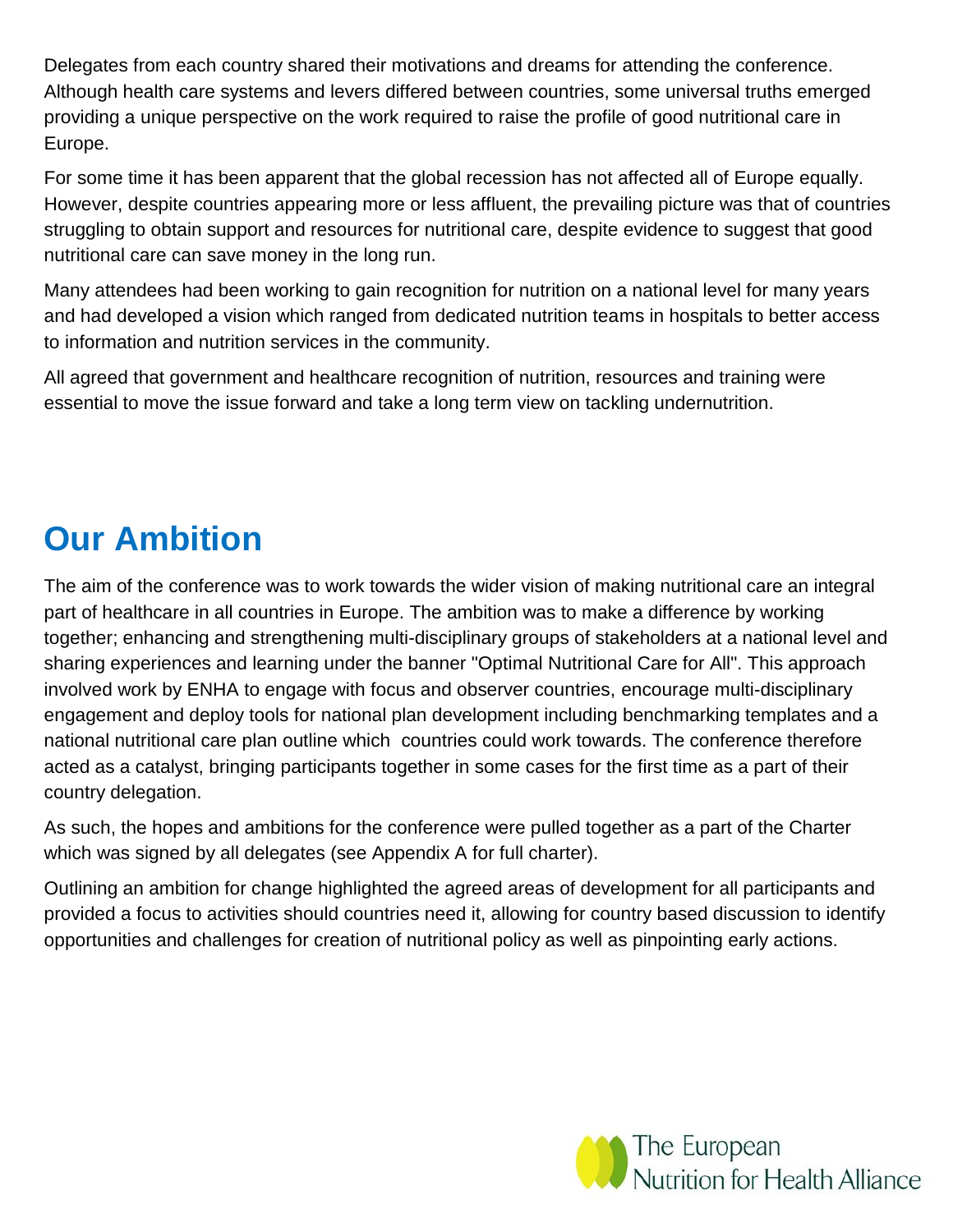# **The vital role of Patient Organisations**

### **EGAN (European Genetic Alliances Network)** *Cees Smit*

As a part of the plenary presentations, Cees Smit on behalf of EGAN (who represent people with genetic and rare diseases) presented to the conference from a patient perspective. EGAN as well as the European Patients Forum have been active partners of the European Nutrition for Health Alliance since 2012.

The inclusion of patient perspectives is key in ensuring that any nutritional care policy developed is relevant, appropriate and workable for those at which it is aimed. For some time there has been a growing demand for information on food and nutrition from non-clinicians, i.e. among consumers and patient groups. This has in part been driven by critical food and science journalists such as Michael Pollen, but also by partners and patients who are given dietary advice in hospital and don't know how to proceed from that point. The Michael Pollen book 'Cooked' outlined a theory of a changing society in its attitudes to food, namely that whilst television programmes on cooking are very popular, few find time to cook. Labour division has led to increased outsourcing of the cooking process from the home to industrial cooking often with high levels of salt, sugar, fat, chemicals and volume. Research has found a decrease in cooking at home is accompanied by an increase in the incidence of chronic disease.

However, it should be acknowledged that the relevance of nutrition can vary according to patient group and depends on the value nutrition or nutritional care can add to disease management or treatment. As such it is vital that countries developing national nutritional care plans engage with the right patient groups, whether the need for information is for common or specialist foods.

These include:

- Disease specific groups (e.g. coeliac disease, Crohn's disease and colitis, chronic obstructive pulmonary disease (COPD), anaemia etc.)
- Life cycle groups (e.g. preconception, perinatal, pregnancy, maternal and elderly)
- Groups where malnutrition is of particular concern to their condition and for whom medical nutrition may be recommended (e.g. cancer, surgery, HIV)
- Those with specific metabolic diseases (e.g. rare inherited disorders)

There is also a role for nutrition and prevention (lifestyle) information for patients and the general public.

There are currently patient groups in almost every country in Europe and these exist at different 'levels':

*Micro* – Disease specific groups

*Meso* – Larger disease specific umbrella groups e.g. cancer, diabetes, COPD, genetic, heart disease, etc.)

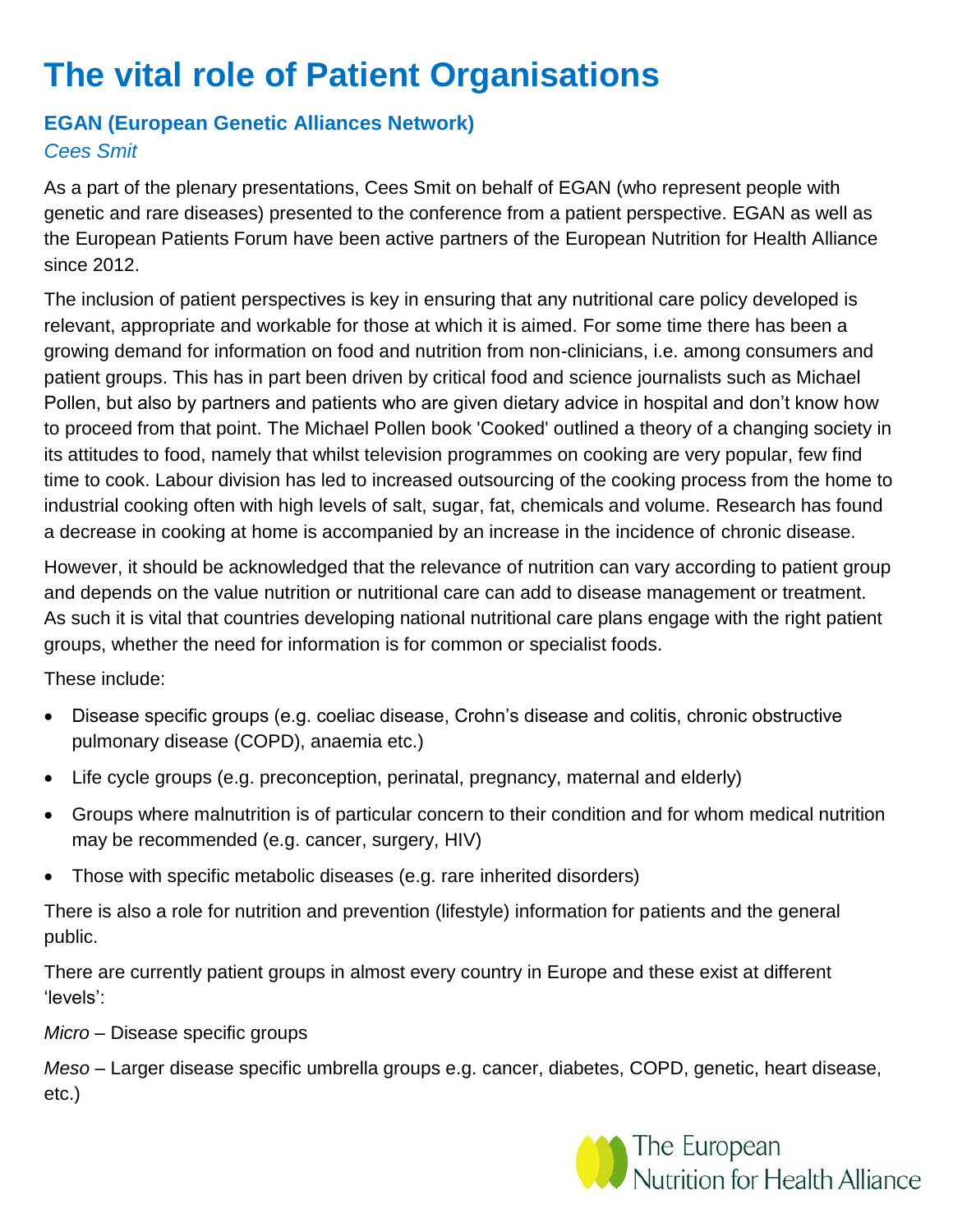#### Macro – National umbrella groups

The European Patients' Forum is the main contact for Europe and also has links with the European Commission and European Medicine Agency. More information is available through the European Patient Guide Directory [www.patientview.eu.](http://www.patientview.eu/) The International Alliance of Patient Organisations (IAPO) operates on a wider international stage.

The role of national versus European patient groups was raised. Typically patient groups on a European level have a higher sense of urgency about nutritional issues than country based groups. National agendas are broad and access to medication is often more of a priority than access to nutrition care.

Key points for consideration by countries when engaging with patient groups were outlined:

- More and more patient groups are becoming older (e.g., haemophilia, HIV etc.)
- Many older people have co-morbidities
- All patient groups are interested in appropriate food and are actively asking for solutions and practical information
- Healthy ageing is key to supporting all types of patients and work in the community should also be a priority

However they are engaged, patients must be considered and included in multi-stakeholder alliances as there is a common agenda to drive better nutritional screening and care for patients.

More info www.smitvisch.nl

Or [www.european-nutrition.org](http://www.european-nutrition.org/)

# **Country Perspectives**

The aim of the conference was to provide a stimulating and supportive environment for countries to develop their areas of work with regards to national nutritional care plans.

Initial country discussions focused on the current situation. This was followed by consideration of what success might look like, what is achievable in a three to five year period and what, if any, challenges existed. Finally countries were asked to outline some key steps to deliver and present these back to all participants for feedback, discussion and further idea exchange.

The discussion involved pairing focus and observer countries to provide different perspectives, ideas and support. Each session was chaired by an ENHA member to ensure all delegates had the opportunity to contribute.

The boxes presented below outline the key issues presented by each focus country following these first discussions.

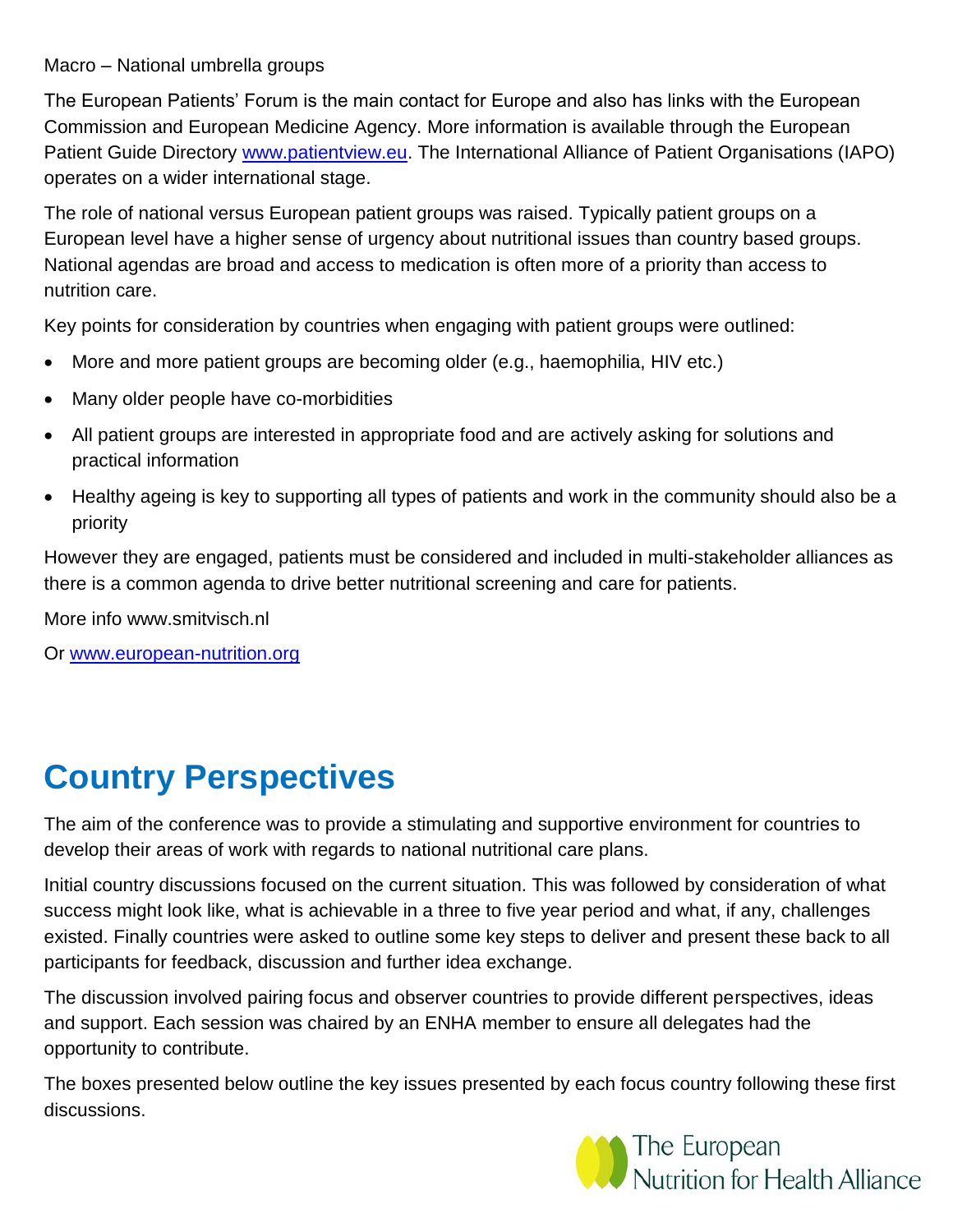# **Croatia**

#### **Where are we today?**

- Educational activities over last several years to incorporate nutrition into schools of medicine and food technology across country
- Local European Society for Clinical Nutrition (ESPEN) Life Long learning (LLL) courses
- Congresses and symposia
- Adriatic Club of Clinical Nutrition (ACCN) initiative in fight against malnutrition
- Published national nutritional guidelines for care in different settings (e.g. chronic disease)
- Public campaigns
- We have become involved in Nutrition Day
- Nutrition risk screening tool implemented using Nutritional Risk Screening 2002
- Published on economic burden of disease related undernutrition in selected chronic disease

#### **What does success look like?**

- Country wide nutrition policy and nutrition screening
- Implementation of nutrition support across all care settings
- Continuous work on raising public awareness

#### **Challenges**

- Cost saving issues vague
- Standardisation of best practice screening tool
- Lack of knowledge of clinical nutrition in hospital settings

#### **Key steps to deliver**

- Obligatory nutrition screening
- Increased public awareness
- Availability of support in all settings
- Education and training

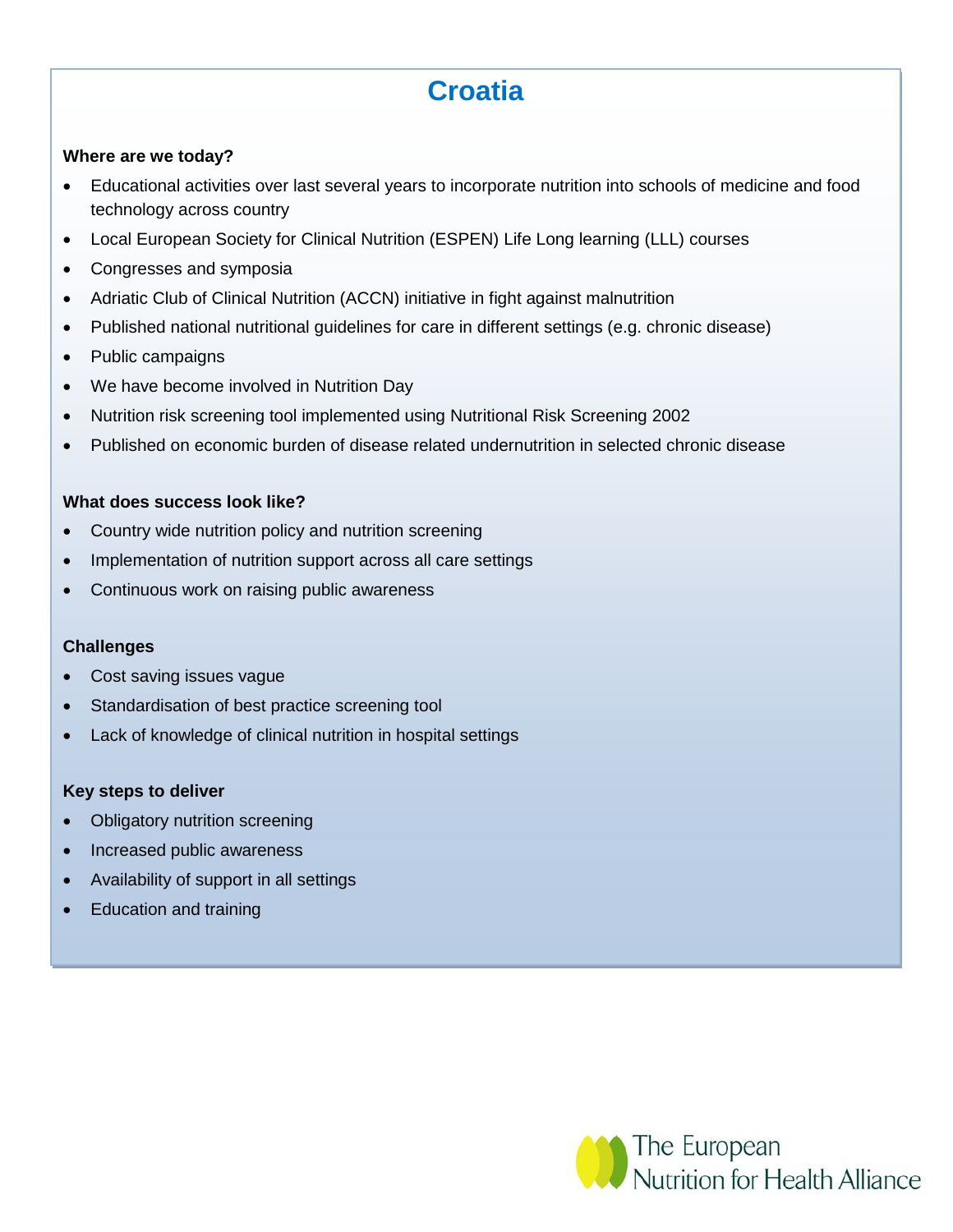# **Germany**

#### **Where are we today?**

- Guidelines updated 2013/14
- Strong Clinical Nutrition Society (DGEM) with ~3000 members
- Close co-operation with physician board, mainly education and some sub-specialities?
- Co-operation with student curriculum
- Joint action with Clinical Nutrition society
- Weak on co-operation with health authorities
- Weak on co-operation with patient organisations (lack one focused on nutrition, so have to co-operate with many making it complex)

#### **What does success look like?**

- Optimal nutrition care all over Germany in hospitals and outpatients
- Generation of solid clinical and economic data within Germany
- Definition of minimum screening and assessment and consequences
- BMI/nutritional screening must be a part of physical examination in hospitals and private practice
- Documentation of malnutrition must have consequences

#### **Challenges**

- Better structural implementation
- Cannot depend on activity of single individuals
- Political action to force hospitals to do high quality intervention studies and economic studies
- Defined and sufficient reimbursement of clinical nutrition services need solid clinical data for this
- Much stronger involvement of patient organisations

#### **Key Steps to deliver**

- Involve health authorities
- Financial support
- Involving others (media, patient orgs), raise awareness, define quality standards and patient safety
- Establishing clinical nutrition as a part of standard and global care

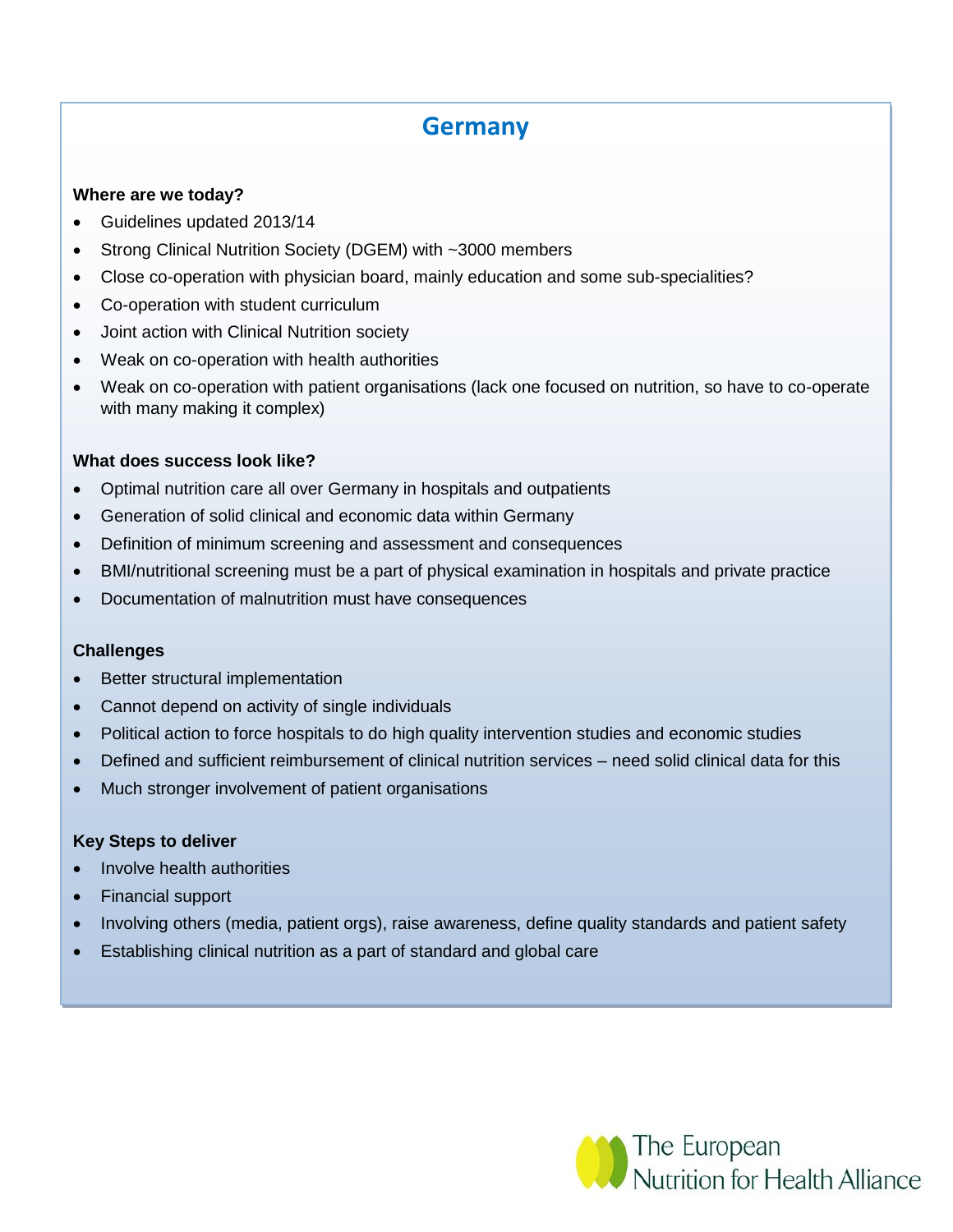# **Spain**

#### **Where are we today**

- Studies of prevalence and cost of DRM in hospitalised patients
- Studies of prevalence of DRM in the elderly in all clinical settings
- Expert based recommendations for identification and treatment of DRM
- SENPE driven courses on this problem
- Achievement of a multidisciplinary consensus with 22 scientific societies
- Recommendations for universal nutritional screening, monitoring and treatment in different clinical settings
- Update of the definitions of the malnutrition codes in the Spanish version of the CIE-9
- Adoption of the new malnutrition codes by the Technical Office for the Documentation of the Ministry of Health mandatory in Spain
- Communication strategy to explain the relevance of DRM to policymakers, representatives of the political spectrum of national and regional parliaments, and NHS administrators: project +nutridos
- Non-legislative proposal on tackling DRM in Parliament and Senate
- Development of a working group including members from the 17 autonomous regions in Spain to develop national and regional plans to implement the communication and clinical practice strategies all over Spain
- Creation of a website (www.alianzamasnutridos.es) to collect the educational resources (notebooks 1 and 2), newsletters and practical achievements of the project +nutridos
- Implementation of pilot projects of screening, treatment, registration and coding of DRM in hospitals

#### **What does success look like?**

- To extend the project to other stakeholders e.g. geriatrics, nurse associations, dietitians, etc.
- Continue with implementation in hospitals, nursing homes and primary care
- Incorporation of universal nutritional screening, and therapy in routine clinical care
- Creating an Alliance of societies
- Plan to create a working group on education

#### **Challenges**

- Standard definition of malnutrition
- Limited education of health/social care professionals
- Competition with other health actions
- Lack of good data on malnutrition prevalence across clinical settings
- Absence or very limited number of dietitians in the NHS of most regions
- Lack of implementation of action plans after screening
- Reimbursement
- Heterogeneous delivery of health care in each region
- Lack of commitment of health authorities

#### **Key steps to deliver**

- Collaboration with health authorities
- Increase education for all health professionals
- Implementation of screening, action plans and coding of DRM diagnosis and therapy
- Include nutrition care as a quality indicator of health care delivery and follow up of quality indicators of nutrition care

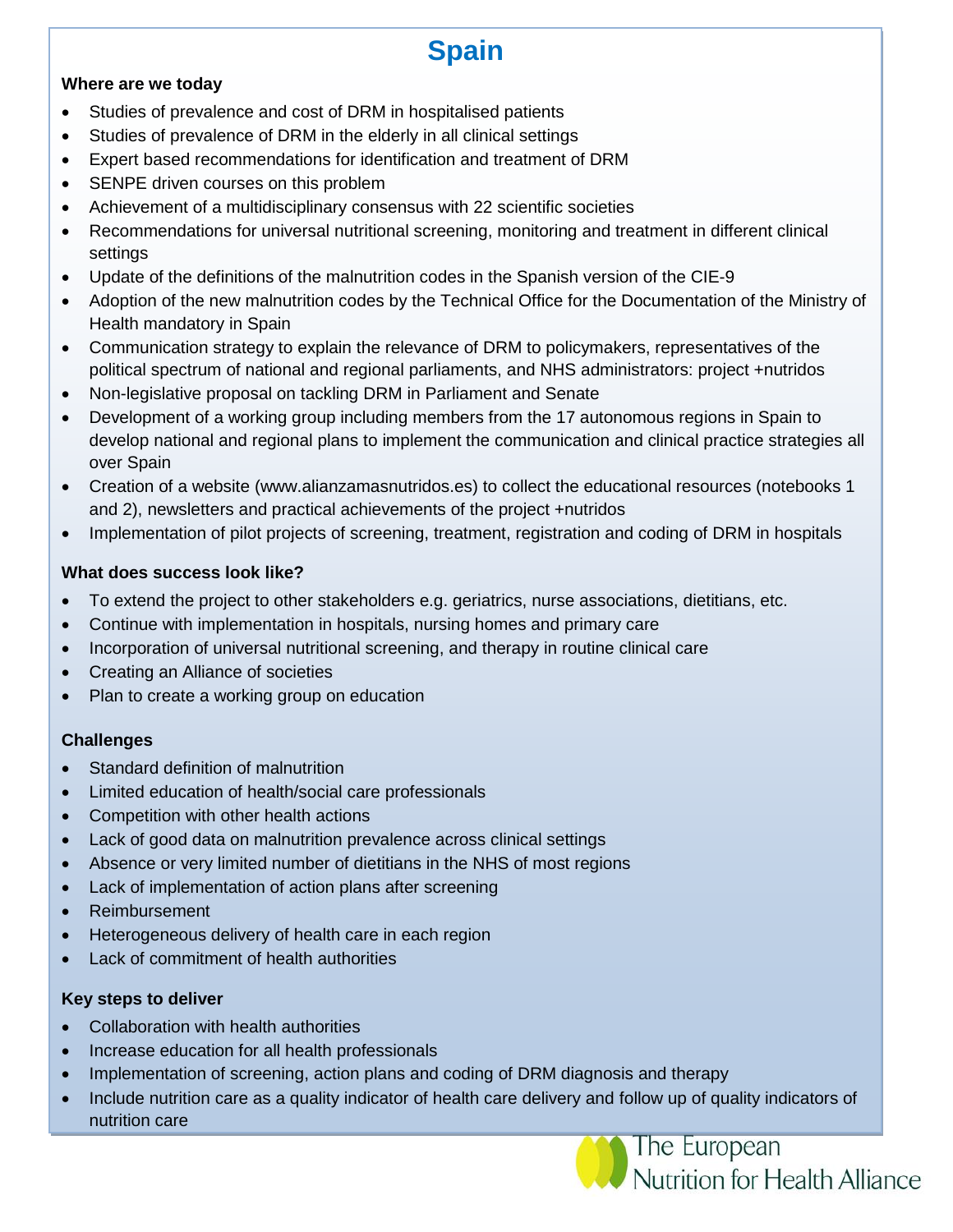# **Turkey**

#### **Where are we today?**

- Educational activities
- Collaboration with medical organisations
- Work with European Society for Clinical Nutrition
- Clinical Nutrition Society of Turkey invited Turkish stakeholders and ENHA for workshop May 2014
- 2 day malnutrition workshop in Istanbul June 2014
- Publication of booklet on Malnutrition published 2015
- To start a health economic study
- To release public adverts re malnutrition
- Directive of Quality improvement of healthcare services being updated (hospitals) Turkish Society for Clinical Nutrition involved and nutrition will be included
- Collaboration with Union of State Hospitals (government dept.) agreed to do screening on admission in 200 of their 800 hospitals
- Reimbursement 100%
- Established multidisciplinary/prof stakeholder alliance
- Access to authority through a European initiative
- Training and education

#### **What does success look like?**

- Routine screening in all care settings
- Economic evidence to help drive policy change

### **Challenges**

- No national screening policy
- No audit
- No economic studies
- No patient advocacy group

### **Key steps to deliver**

- Good contact with governmental departments
- Good collaboration with other societies
- Increasing public awareness

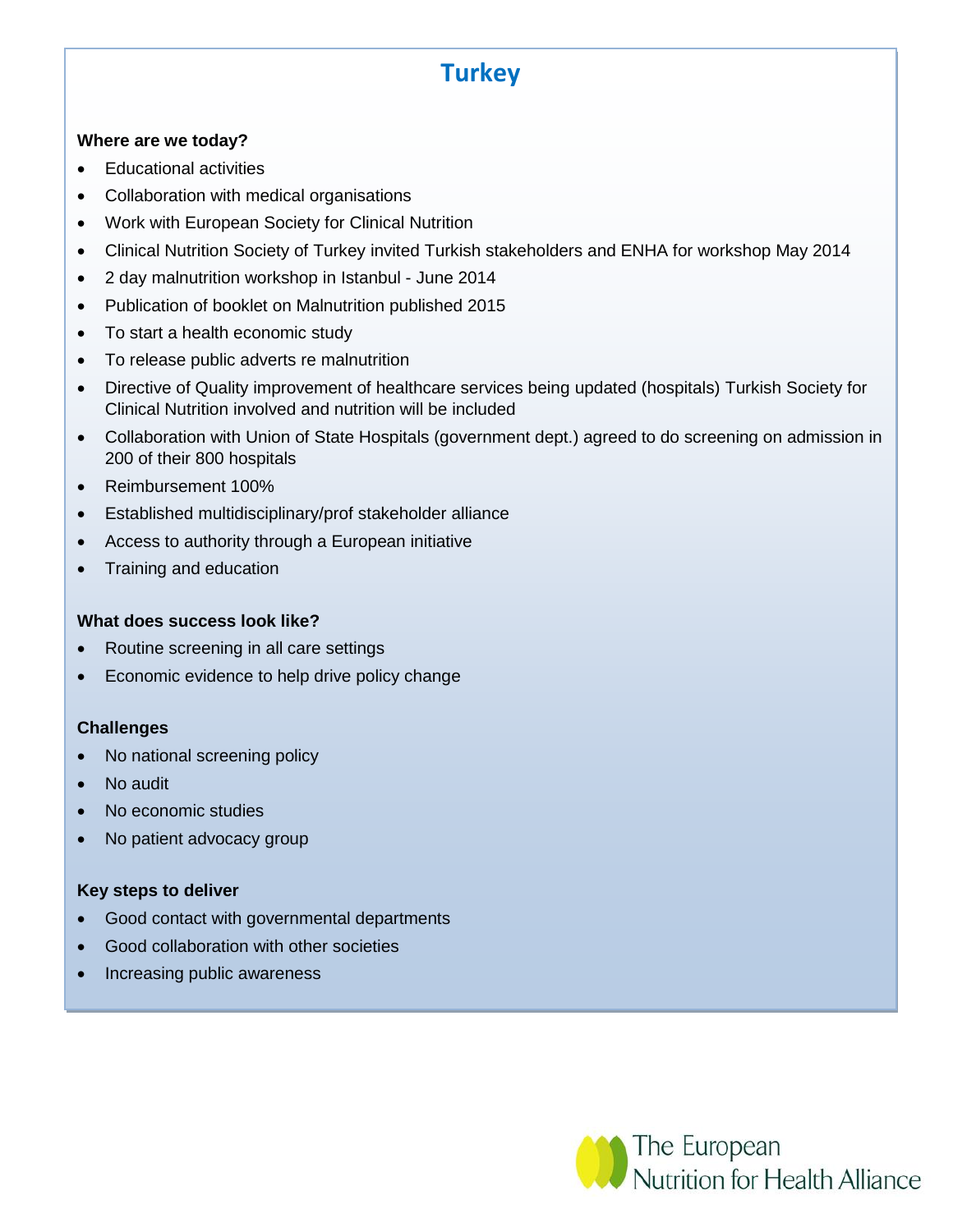The opportunity to discuss national issues with colleagues working to the same goal was unique for many participants, a fact highlighted in the discussion.

Some countries reported issues unique to their healthcare system:

*'In Turkey there are few care homes compared to other European Countries and often they are private. This tends to be as a result of tradition where families care for older relatives in their own homes, but it is changing. It means there isn't much information on what is going on in this setting'.*

Turkey agreed to explore:

- Low number of geriatric beds vs high number of older people
- Development of home support for older people and government policy
- Standards in hospitals and national audits for nutrition care

*'The ministry have visited two big hospitals already and told them they will need to apply for government accreditation in the near future so to prepare for this'*.

German delegates, who were partnered with the observer country Slovenia, discussed political engagement and evidence as their priority areas.

*'Germany has media attention, but not in the public media, who have no interest. Whilst implementing screening will not be a problem with insurers as there are no costs associated, [I think] the consequences will be a problem as it will be costly to treat what is found'.* 

The goals for Germany were:

- To create an argument for the long term and convince politicians that screening will save money in the long term
- Developing clinical and economic evidence to influence policy

Focus countries presented the outcomes of their discussion in a session Chaired by Anne de Looy. She highlighted the potential role of media and what happens after screening if resources aren't there to address what is found, plus the need for more widely available universal tools were also identified as areas for further exploration.

Multi-stakeholder involvement was seen as key factor for effective implementation. Patient group involvement was seen as more of a challenge in some countries as they need to be involved and integrated into decision making and political activity at any level.

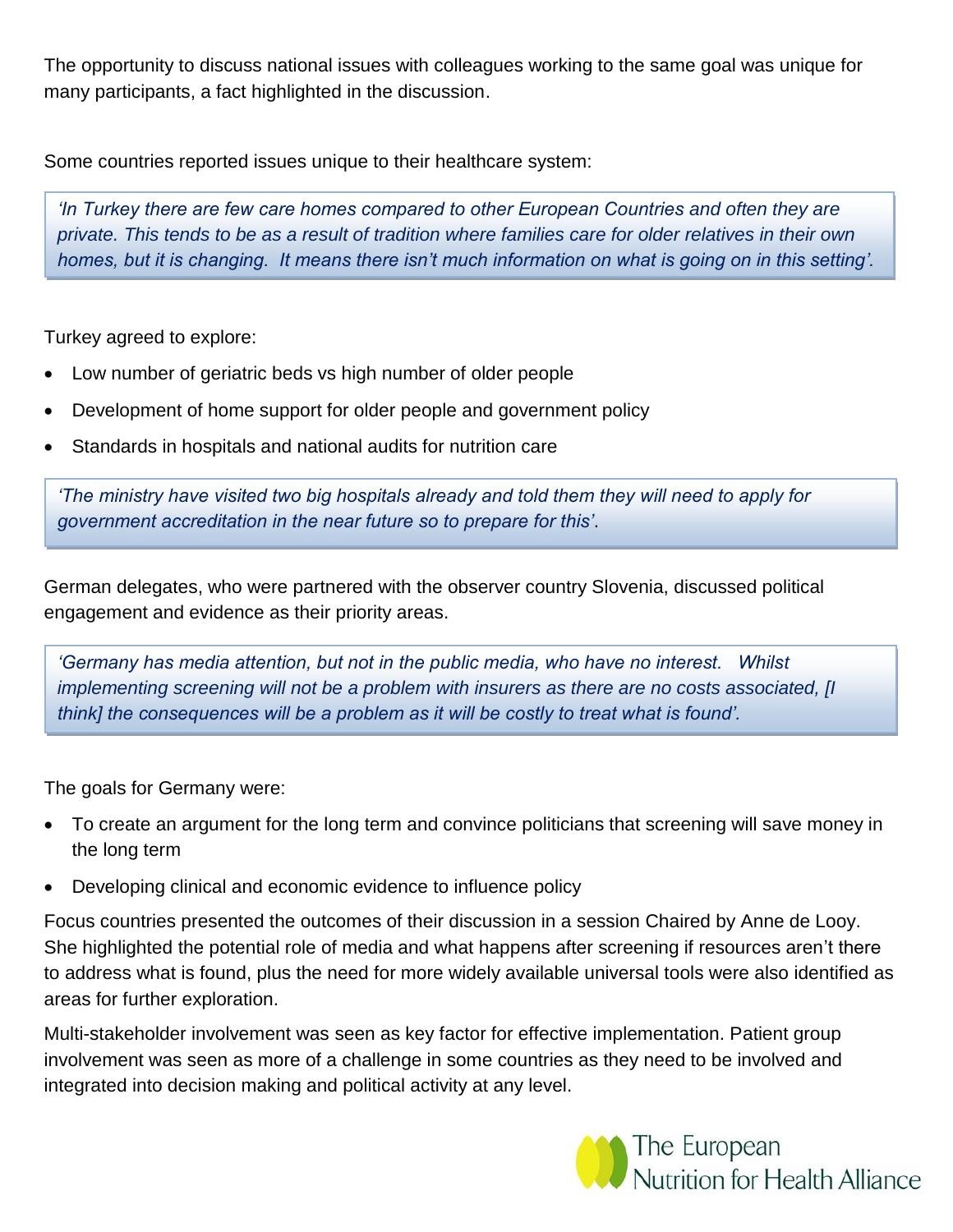*Forming a multi-stakeholder alliance will enable us in Turkey to approach different stakeholders much more easily* 

It was agreed by all that synergy of purpose within the stakeholder groups was essential to success, but for many the patient was the missing link in forging these alliances. The presence of European Patient Organisations (EGAN & European Patients Forum) was welcomed as a way of addressing this gap and of harnessing the power of local and regional action.

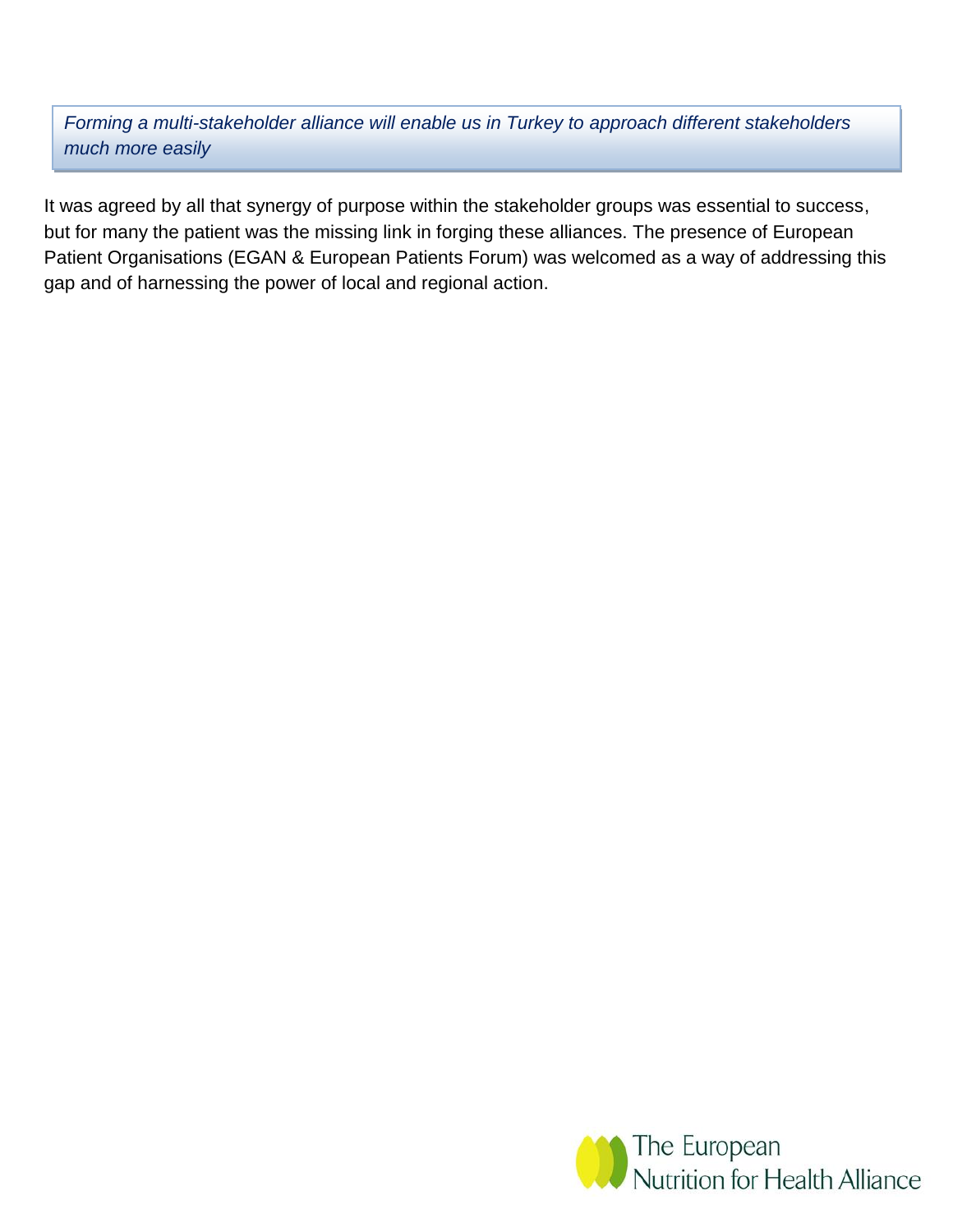# **National Nutritional Care Plans**

An outline national nutritional care plan was shared (see Appendix B) and groups discussed each of the key areas: Examples of points raised in discussion by two groups (Croatia & Poland/Spain & Israel) are given below.

*'For Croatia the aim is to build an integrated computerised database on malnourished patients in the country meaning a standardised screening tool for use in all care settings is essential as well as identifying who would be responsible for collecting and keeping data obtained'*.

The group agreed a set of priorities based on their country situation:

- 1. Define malnutrition for all, in all settings
- 2. Train staff in a number of hospitals including enhance role of social nurses
- 3. More frequent screening at risk groups
- 4. Advertising or a national campaign and work with influential organisations

For Spain and Israel, delegates agreed on four priority areas to address the importance of training frontline staff in all care settings on the importance of good nutritional care.

*'Pilot programmes in different regions of Spain will allow us to show success and spread the message'.*

- 1. To identify care settings on a country level and groups to engage.
- 2. To provide appropriate training for groups. E.g. LLLs/computerised tutorial/youtube.
- 3. To explore accreditation and monitoring tools for training.
- 4. To then measure assessment levels in hospitals.

Progress indicators would include the courses available on a national level, how many have taken course and what accreditation was achieved.

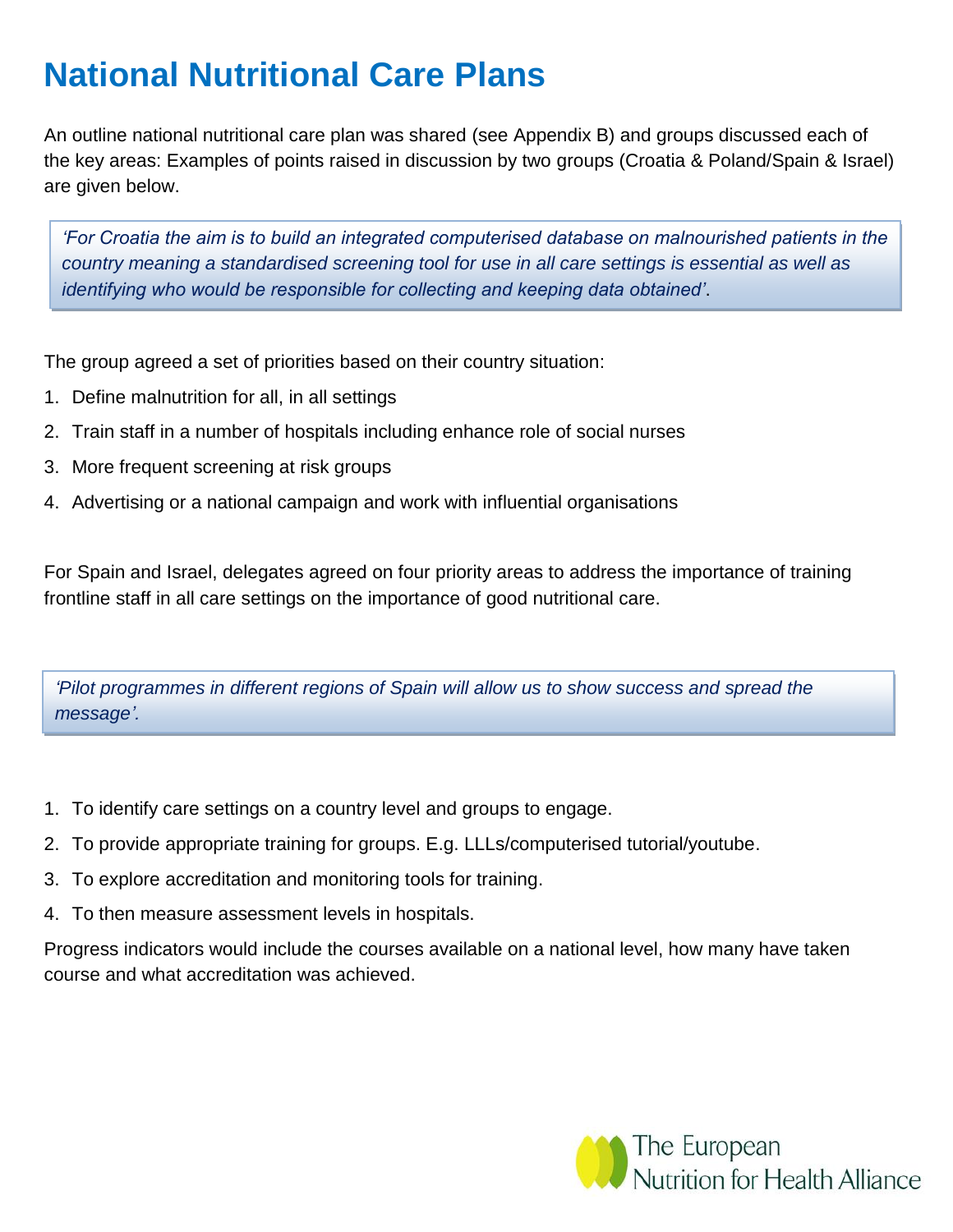# **Key Performance Indicators**

One of the main aims of the conference was for each focus country to develop a series of simple milestones (or Key Performance Indicators - KPIs) on which to base their future work, maintain momentum and motivation and mark their progress over time. The following KPIs were suggested by two countries based on their situation and experience as well as discussion at and following the conference.

### **Croatia**

Delegates from Croatia agreed on a number of milestones which they aim to achieve in the next six months and some further plans for the next year.

### *Six month goals*

- 1. Continuous work on the establishment of national multi-stakeholder platform- development of Strategy and Plan for action at both national and local levels
- 2. Continuous work on the implementation of NST in clinical hospitals and county hospitals
- 3. Research in the field of health economics
- 4. Full implementation of clinical nutrition module in the curriculum of the School of Medicine
- 5. Educating general practitioners (GPs) and nurses
- 6. Development of a toolkit with guidelines for nurses and GPs
- 7. 3 workshops for nurses and GPs

### *For 2015:*

- 1. Continuous work on the establishment of national multi-stakeholder platform- development of Strategy and plan for action at both national and local level
- 2. Continuous work on the implementation of Nutritional Screening Tools in clinical hospitals and county hospitals
- 3. Special programs in healthcare computer system/professional credits for GPs
- 4. Implementation of a standardised tool for front-line staff
- 5. Raising public awareness (Nutrition Day campaign, use of social media, targeting specific groups, developing clear guidelines for the public)

### **Germany**

The German working group identified a need to further establish the national situation and need for resources before formalising their KPIs. To support this they will be developing KPIs following a national meeting to be held early in 2015.

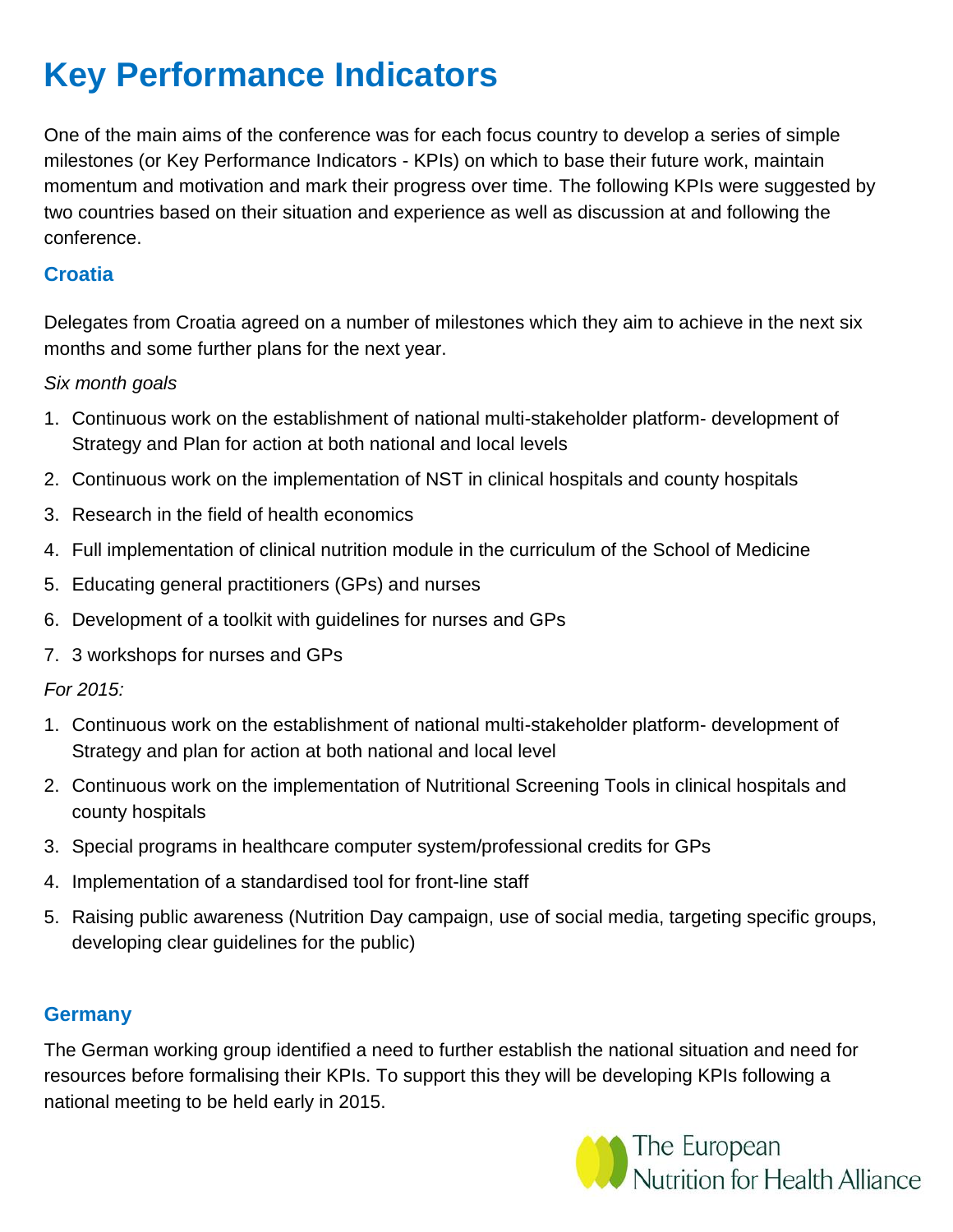# **Spain**

The Spanish delegates held a country meeting following the conference and identified the following areas for work in 2015:

- 1. Extend the +nutridos project to other stakeholders including: geriatrics, nursing, pediatricians, pharmacists, endocrinologists, patient's associations and hospital managers
- 2. Build a working group on education to define the strategy of training in the different clinical settings: hospitals, nursing homes, primary care
- 3. Obtain accreditation for a course on nutritional screening for nurses.
- 4. Create 2 new notebooks on "Action Plan after Screening": one in the community setting and the other one in nursing homes
- 5. Forum at the Ministry of Heath on "Management of DRM in hospitals" with the participation of members of the +nutridos project, administrators (at national and regional levels), and the Best Practices in different Spanish hospitals
- 6. Obtain the approval of a non-legislative proposal on the "Management of DRM" in the Congress of **Deputies**
- 7. Start at least one pilot project on implementation of an action plan against DRM in a Spanish hospital with the coordination of the regional administration

# **Turkey**

The Turkish working group reported the following KPIs with the aim of achieving these goals in the next 6 to 12 months:

- 1. To start nutritional screening at 29 public hospitals having well-organised nutrition support teams
- 2. To establish nutritional screening as a quality indicator in the newer version of regulations set by Ministry of Health Department of Quality Improvement
- 3. To include 2 more delegates into ONCA working group as stakeholders, one from Ministry of Health Department of Public Health, and one from Ministry of Family and Social Policies

The KPIs above demonstrate the commitment and enthusiasm of all delegates at the conference to effect lasting change to nutrition policy in their country. They represent the steps to be taken in the overall aim of developing a national nutritional care plan. Not all countries were in a position to provide KPIs at this stage and the conference did not intend to force the development of milestones, but to facilitate discussion to allow them to form naturally following consensus from the group and greater understanding of the steps each country need to take to meet its aims. For many the most important aspect of this process was the opportunity to discuss experiences and build on the inspiration, involvement and encouragement other countries provided in an environment rich with possibilities and expertise.

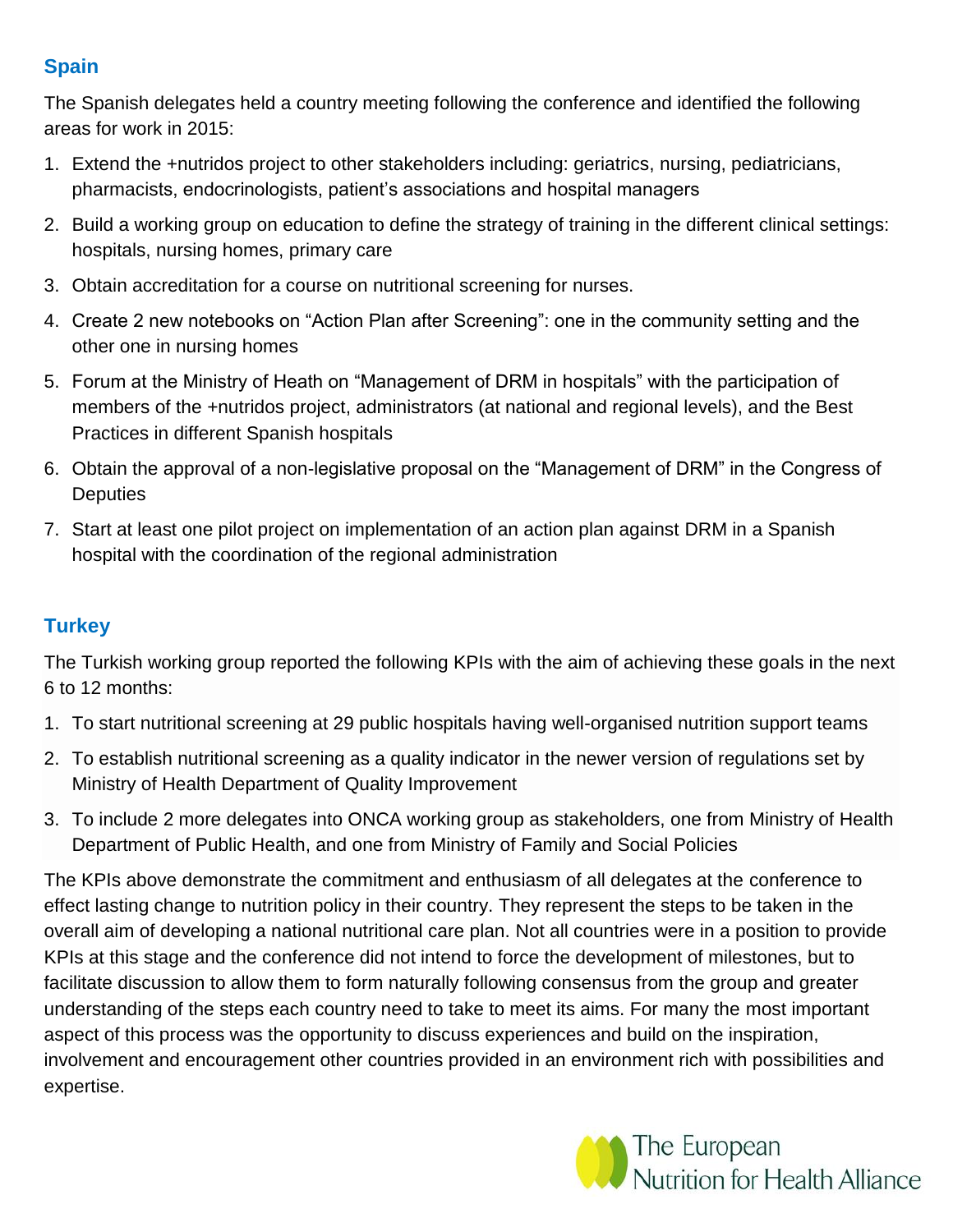# **Linking with Europe – European Commission, WHO Euro, Joint Programming Initiative a Healthy Diet for a Healthy Living, European Patient Forum**

In a session chaired by Anne de Looy European organisations working to link nutrition and health were asked to contribute their thoughts on how best to connect national plans to current work in Europe. The Chair emphasised the importance of working on a European platform to strengthen aims, garner support and gain political support nationally. All organisations working in the area of undernutrition should be connecting to work in the same direction to create a synergy of purpose.

# **European innovation Partnership on Active and Healthy Ageing (EIP AHA)** *Ines Garcia Sanchez – European Commission, DG Sanco*

The European Commission (EC) currently supports two strands of working: research via Horizon 2020 and the Public Health programme 2013-2020 and the implementation of preventative and management programmes through the EIP AHA; the latter of which includes reference sites and Action groups.

The presentation reported on progress presented on the EC initiative EIP AHA which includes national and European projects addressing three areas of health and ageing with the aim of adding two healthy life years to European Citizens by 2020. Key facts about ageing in Europe and the changes in population demography as well as the role of nutrition and physical activity in maintaining good health are the basis of the project and inspire much of the work. Whilst it is good that people are living longer, there is additional stress on some resources. As a result the project aims is to focus on active and healthy ageing of population.

There's a strong case for treating malnutrition in Europe as it can save resources which can be better directed elsewhere. However, to tackle malnutrition it is important to identify areas of intervention and then scale up the good practice that exists in these priority areas. This is the basis of the EIP AHA programme which is about innovative collaboration across sectors. It is not a funding or legislative body, but a membership of projects and programmes focused on the same aim and working together to share ideas and spread good practice.

More information can be found at [www.eceuropa.com](http://www.eceuropa.com/)

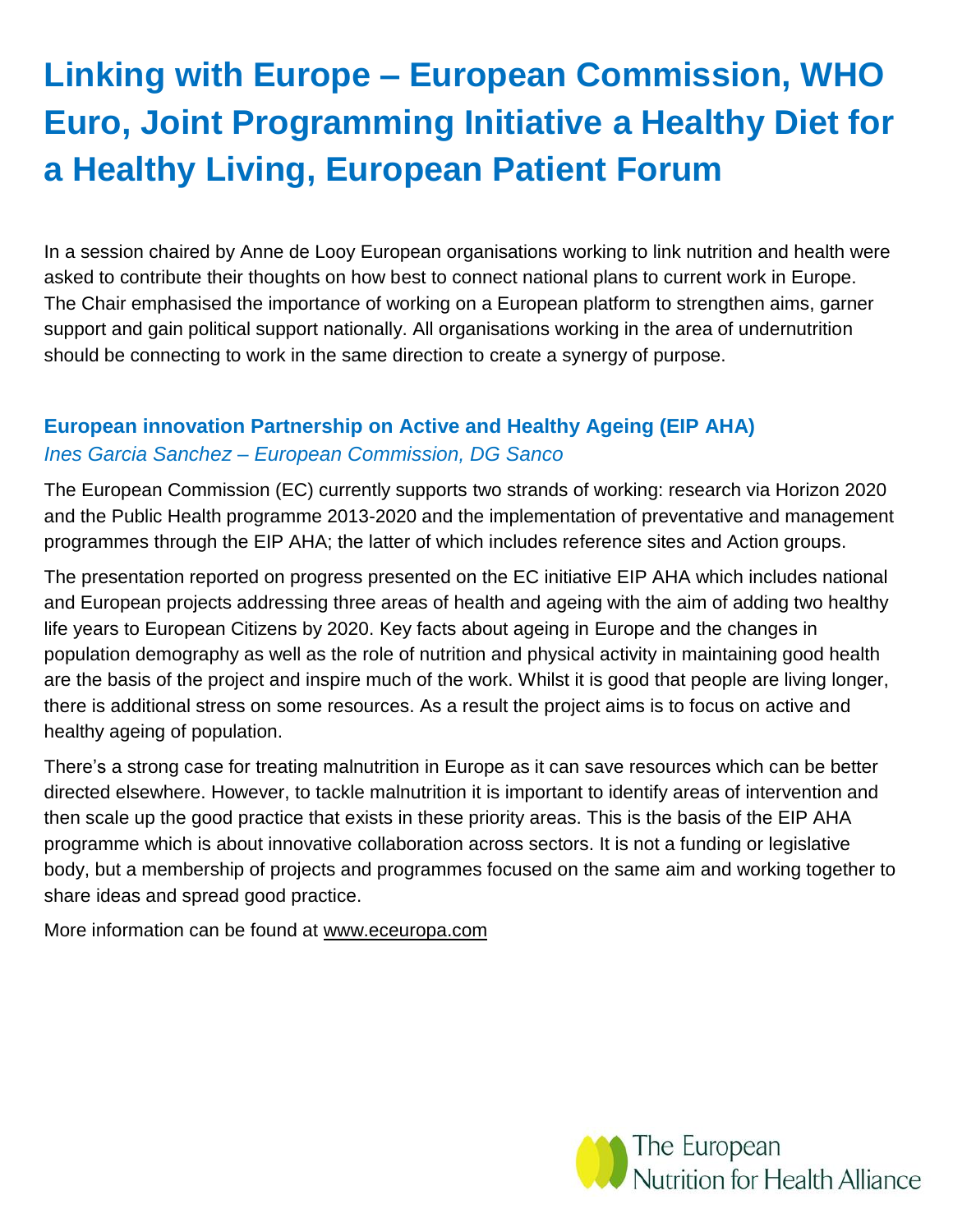# **WHO Europe**

#### *Jo Jewell*

This presentation outlined the role of WHO Euro both with regard to nutrition and more widely across Europe. The WHO Euro region covers 53 countries involving a wide range of complex and diverse challenges and priorities both within and between countries.

WHO Euro can provide access to resources and support through their publications data collection and surveys. The Food and Nutrition Action plan 2015-2020 has recently been published by WHO Euro and includes aims to tackle undernutrition as well as obesity and may be a useful tool for gaining political support at a national level. In addition as health professionals have limited resources in terms of funding, time, dietitians, guidance, managing conditions and education, WHO Euro can support them in ensuring the availability of good quality and valid comparable data. They already produce dietary and food consumption surveys which may be of use but can also assist by developing common protocols to collect data, but also with analysis. However, to ensure these are developed according to needs, countries need to provide feedback on a national level to WHO Euro highlighting areas where data collection and analysis is needed. More information on reports, plans and data collected can be found at [www.euro.who.int/](http://www.euro.who.int/)

# **Joint Programming Initiative – A Healthy Diet for a Healthy life** *Pamela Byrne*

The Joint Programming Initiative is an international research programme established in 2010 and is comprised of groups who have all come together voluntarily to co-ordinate research around diet and health. An implementation plan was published in 2014 which outlined 5 new joint research areas, one of which is related to malnutrition.

The recent work of the programme demonstrates that there is a commitment to malnutrition on a European and research level providing a great opportunity for leverage by national partners. The programme has an advisory board including ENHA members, European Society for Clinical Nutrition (ESPEN), European Federation for the Association of Dietitians (EFAD) and the European Union Geriatric Medical Society (EUGMS).

As a result there is an opportunity to feedback through the programme stakeholders and identify what research is needed to help drive work forward on a policy level. Participants were encouraged to connect with a Joint Programming Initiative member for their country to put forward ideas for research as a method of getting the data needed for developing nutrition policy.

More information can be found at [www.ahealthydietforahealthylife.eu](http://www.ahealthydietforahealthylife.eu/)

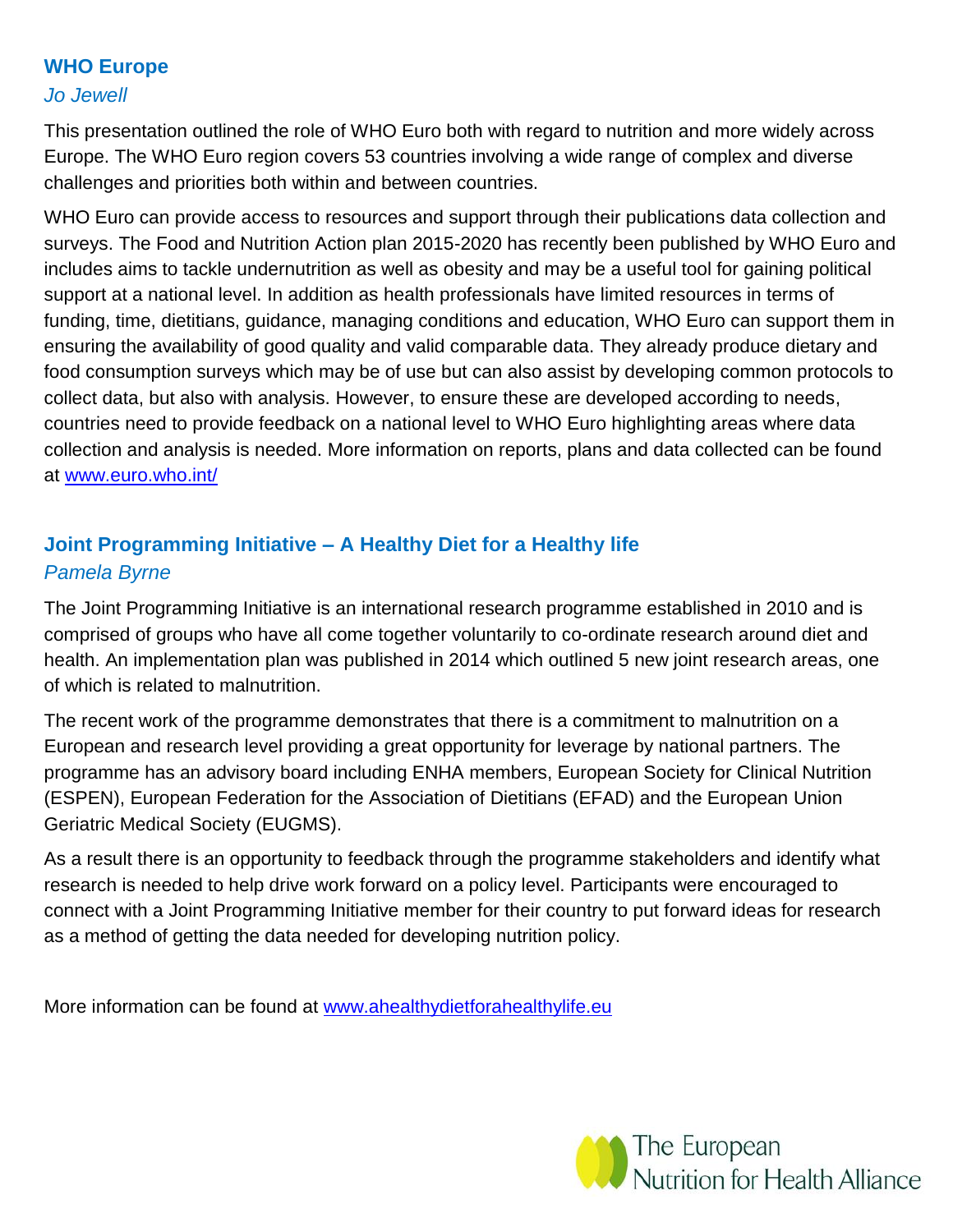# **European Patient Forum**

### *Nicola Bedlington*

The European Patient's Forum (EPF), based in Brussels, represents EU and national patient groups helping to empower patients and their organisations through health advocacy with a patient centred approach. EPF works using a number of platforms including educational seminars, policy initiatives and projects to exchange best practice and keep members abreast of developments in health policy.

In July 2012, together with EGAN, EPF began to engage with ENHA recognising the need to involve patients in nutrition policy and the nutrition agenda. EPF and EGAN recognised that patients have unmet needs as regards nutritional care throughout Europe. EPF believes that the EU has a role to play in this area to support a better approach to nutritional care throughout Europe alongside Member States, for example through facilitating exchange of good practices between countries and raising awareness. In addition, appropriate screening is essential in identifying and treating patients at risk. Those who are older or have chronic disease are at particular risk and need to be prioritised to prevent increased risk of infections and complications, increased hospitalisation, longer hospital stays and increased risk of death.

For patients, receiving optimal nutritional care is vital, but this care must encompass more than treating undernutrition. It involves integrating nutrition into the care continuum as a part of prevention, treatment and management of their disease. As such patients must be a part of multi-stakeholder groups working to develop national plans and engagement of patients groups is key. EPF offered support to national groups looking to connect with patient organisations in their country.

For more information and to see the strategic plan 2014-2020 visit [www.eu-patients.eu](http://www.eu-patients.eu/)

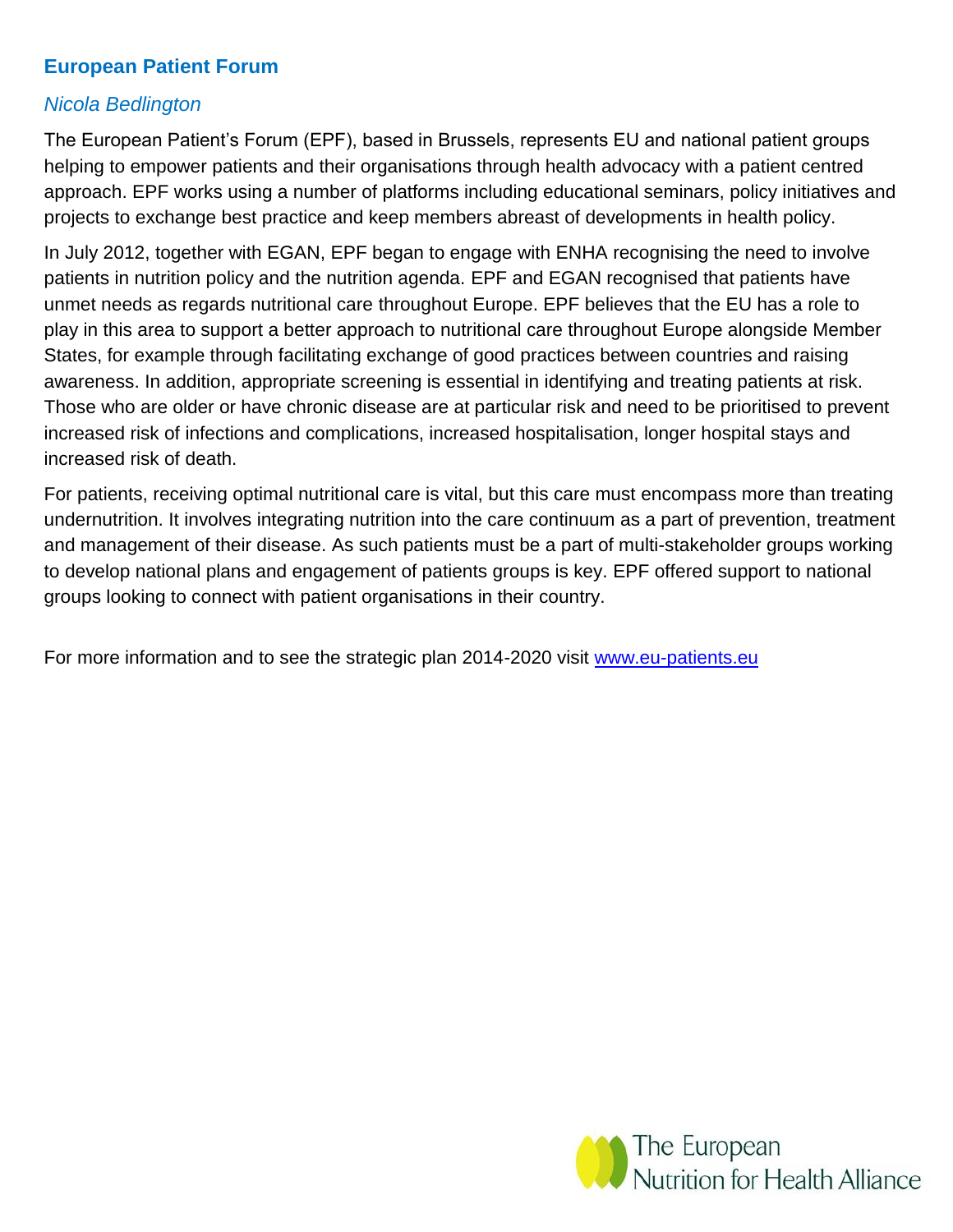# **Conclusions**

As the conference concluded the Chairs shared their reflections of the event, providing further insight into how the country representatives could continue to build on their successes once home.

The inspiration behind the meeting was to provide an opportunity to share best practice, develop professional and political allies and get the messages right for different stakeholder groups, both public and professional. In summarising the event and all the countries had achieved over the two days, the Chairs highlighted key areas for success, action and development as well as providing a unique perspective on tackling undernutrition and where we go from here.

- 1. Health and nutrition cross boundaries. The link between the clinical setting and the community is key in combatting malnutrition within and across care settings.
- 2. The power of the eight multi-disciplinary teams in the room and all of their associated networks (patient, government, insurance etc.) is a key driver for successful implementation.
- 3. Use other organisations and expertise to develop your case e.g. public relations companies.
- 4. Find, know and link to your political allies. Part of this is linking between countries and using relationships forged at the conference; Ministers know each other so a receptive minister might know their equivalent in another country and provide an introduction.
- 5. All those attending the conference are working for the same goal of optimal nutritional care for all in their own country, but we are also a part of a bigger ambition and process.
- 6. Ask what ENHA and its members can do to support your work. E.g. if you lack support from our member societies we can work from our end to engage the right people.
- 7. We need to acknowledge the reality that is out there; funders don't need to hear that we need more money and in many cases more money is not an option. However, increasingly across Europe there is higher demand for quality healthcare and as populations get older, there will be greater pressure on resources. Funders need to see solutions and these we can provide.

Much of the case for change is already out there - small pockets of work taking place, evidence from other countries, support and examples of low cost good practice. Harnessing these best practices and tools will help to build the case for better nutritional care in each country.

At the close of the conference, participants were invited to sign the Charter for Optimal Nutritional Care for All, (see Appendix A); pledging commitment to a world where every patient who is malnourished or at risk of undernutrition is systematically screened and has access to appropriate, equitable, high quality nutritional care.

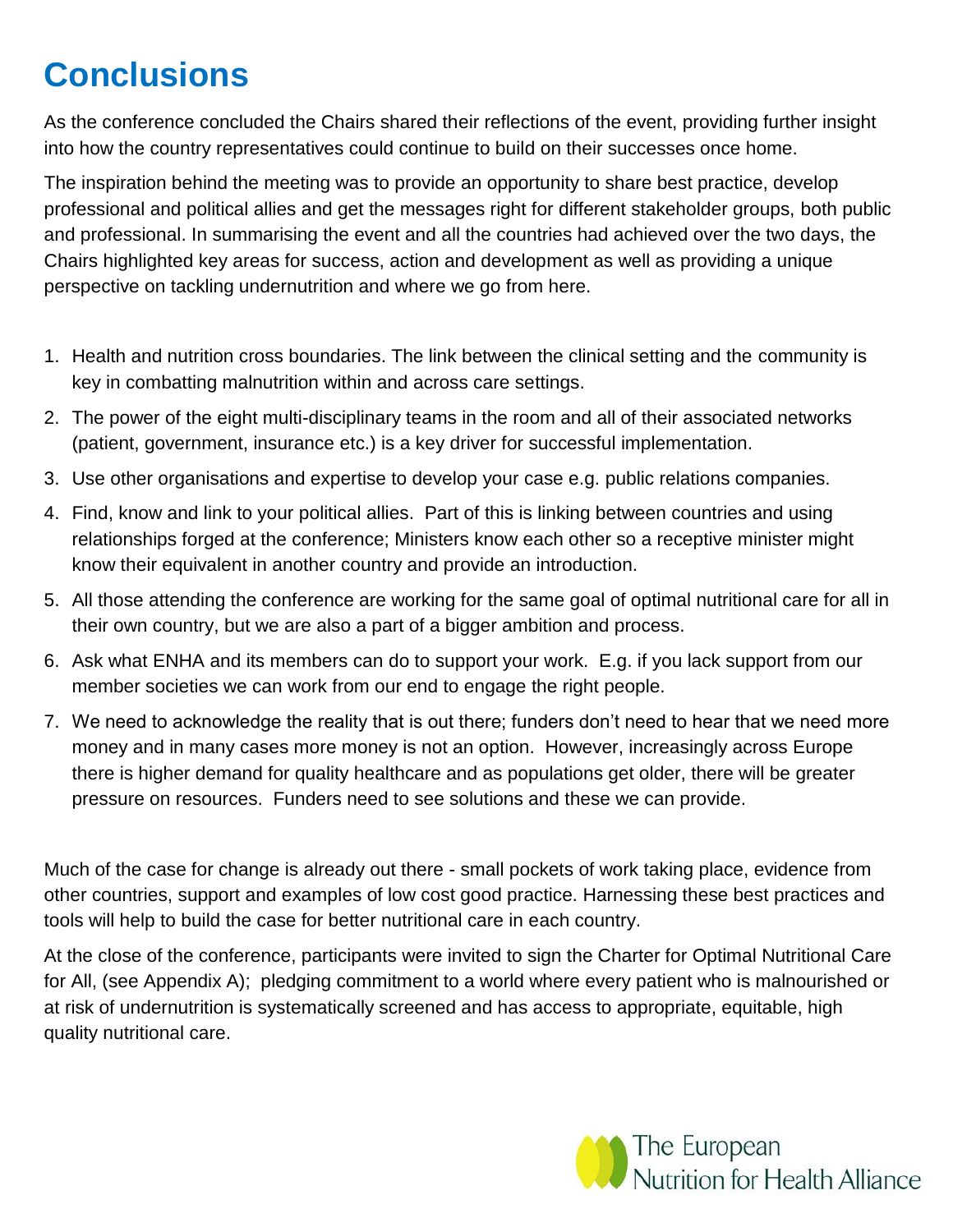# **About ENHA**

Launched in 2014, the ENHA Optimal Nutritional Care for All (ONCA) campaign is a multi-stakeholder initiative to facilitate routine screening for risk of disease-related malnutrition and nutritional care implementation across Europe.

For further information and slides from the conference please visit [www.european-nutrition.org](http://www.european-nutrition.org/)

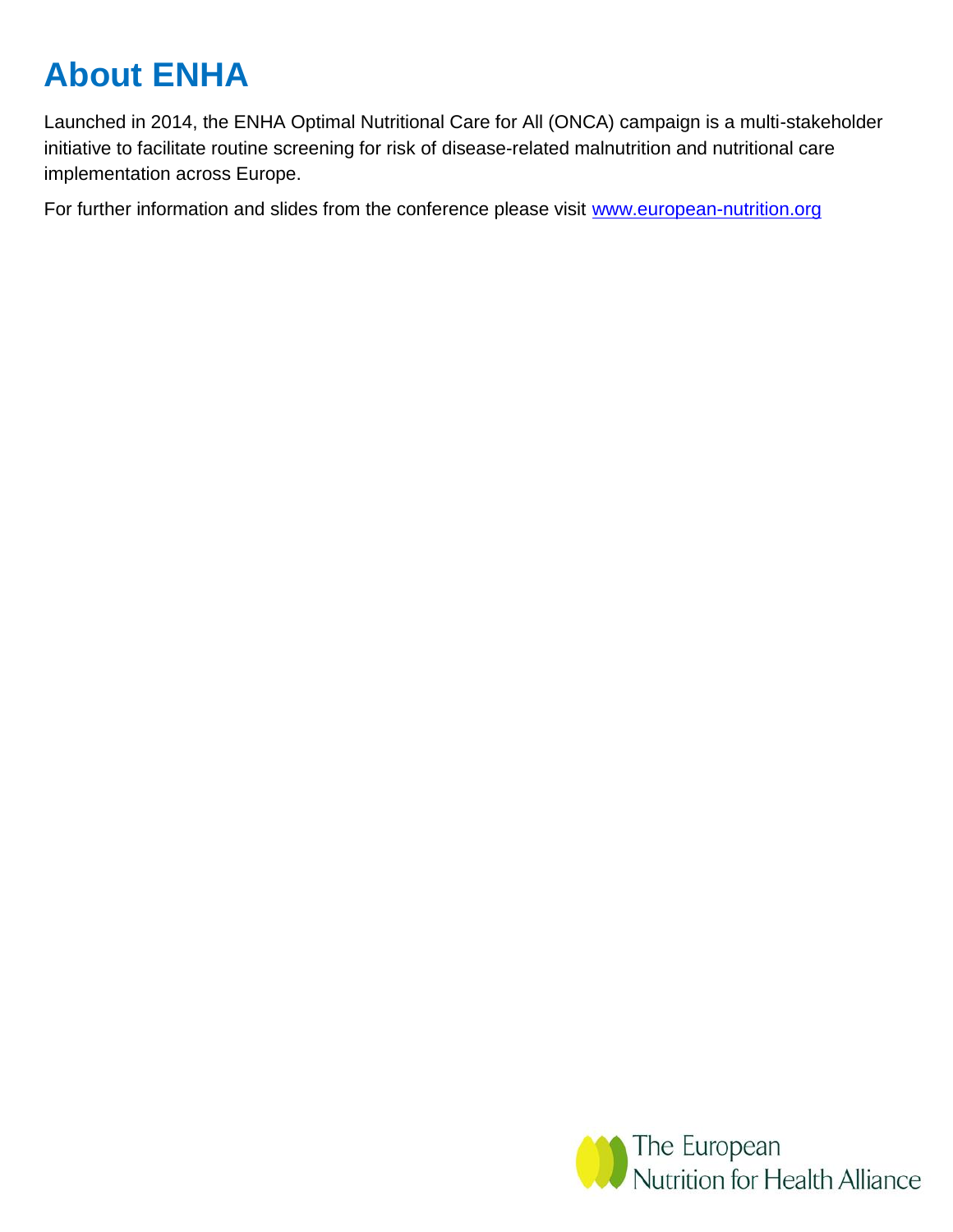# **Appendix A: Optimal Nutritional Care for All - Implementation Conference 2014**

# **Our vision: A world with optimal nutritional care for all**

Every patient who is malnourished or at risk of undernutrition is systematically screened and has access to appropriate, equitable, high quality nutritional care.

### **The malnutrition challenge**

#### *A public health burden*

- Disease-related malnutrition (undernutrition) is prevalent amongst patients in all healthcare settings around the world, including hospitals, care homes and in home care.
- *33 million citizens are at risk of malnutrition in Europe*
- This has an estimated financial impact on European healthcare systems of €170 billion each year.
- Public spending on healthcare is tight resources under pressure mean that nutritional care is often neglected.
- *Lack of awareness* about the importance of nutritional care means that malnutrition risk screening and follow- up care are not undertaken systematically.

### **Our ambition**

### *Making nutritional care an integral part of healthcare*

• Improving nutritional care is everyone's responsibility. All partners need to play an active role: patients, carers, healthcare professionals, healthcare managers, government agencies, policy makers,

payers, educators and industry.

• Improving nutritional care requires a multi-disciplinary approach. Collaboration across disciplines and

sectors is absolutely crucial to ensure the best patient care.

 Nutritional care best practice to be widely adopted throughout Europe. The first step is the identification of those at nutritional risk (screening). If we achieve this primary objective, healthcare systems can deliver appropriate nutritional intervention and monitoring, making nutritional care an integral part of patient care. Better public awareness will also help in prevention and management of nutritional issues.

Patients and the public should be empowered through high quality, user-friendly information.

### **Our commitment** to advance nutritional care

The Optimal Nutritional Care for All campaign builds on and accelerates best practices in a number of European countries. Following up the support by the European Parliament in 2010 and the adoption of malnutrition/undernutrition in EU and WHO EURO programmes since 2012, the campaign now focuses on supporting implementation of better nutritional care for patients country by country. By committing to this shared vision, we pledge to collaborate for better patient nutrition in the near future. Let's be the generation who turns this vision into reality!

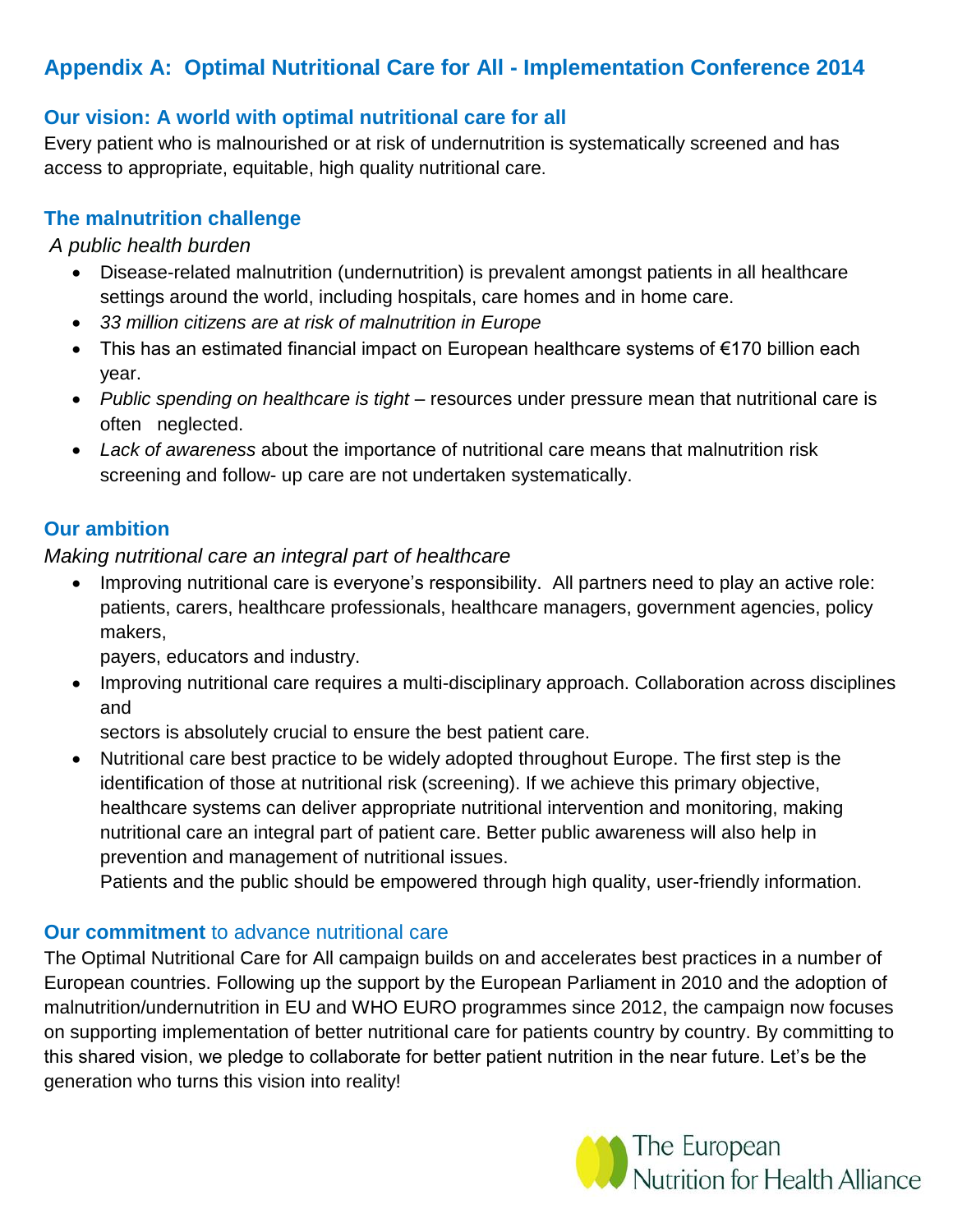### **THE CHARTER**

Who are the signatories to the Charter?

Signatories to the Charter include all stakeholders contributing to this movement: from ENHA members to national medical societies for clinical nutrition and metabolism, patient groups, healthcare professionals, dietitians, policy makers, hospital managers, carers, industry and all experts and citizens with a passion to optimize nutritional care.

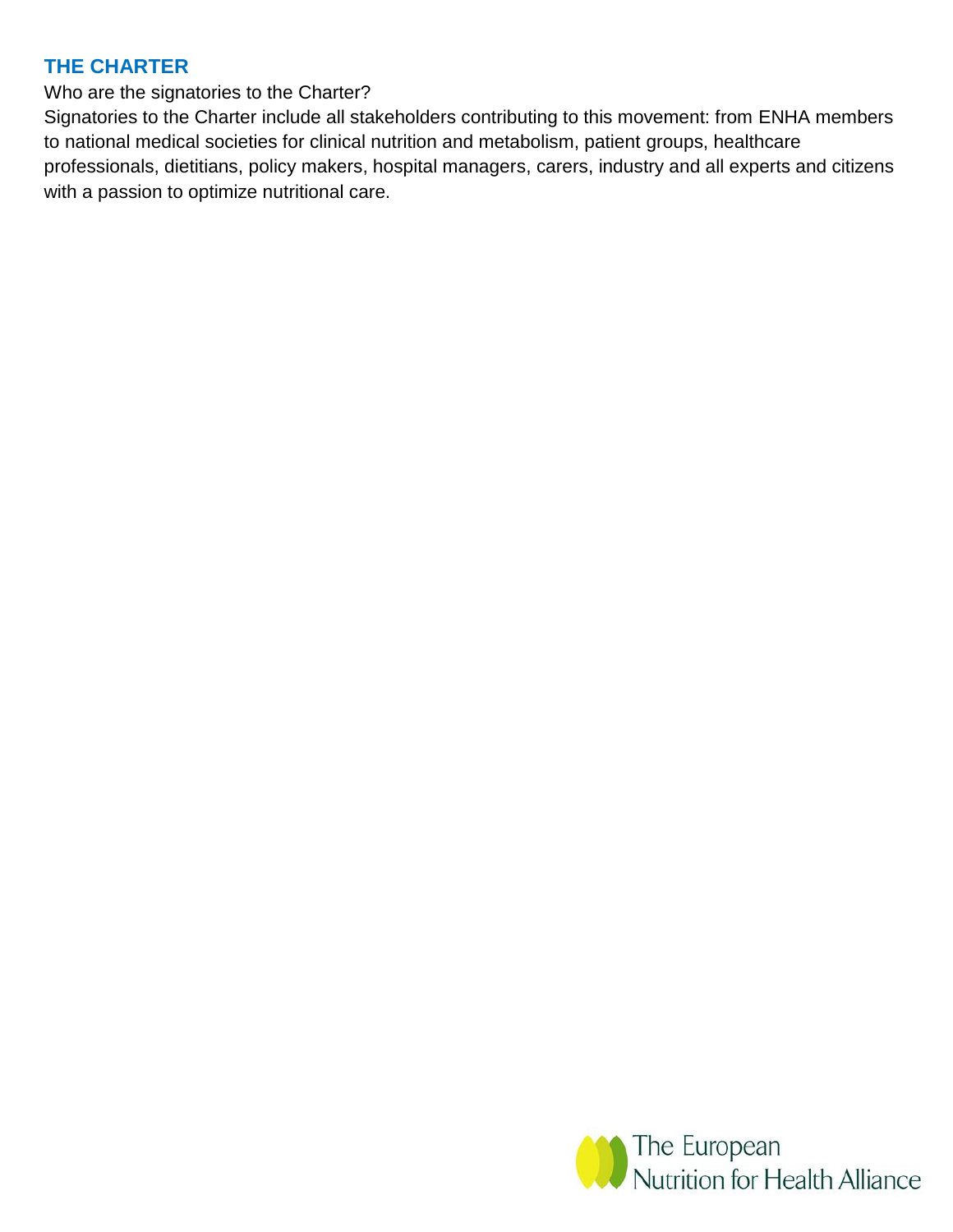# **Appendix B**



# **'Optimal Nutritional Care for All' National Nutritional Care Plan**

### **National Nutritional Care Plans in Europe: a call to action**

Disease-related malnutrition (undernutrition) remains a prevalent problem amongst patients in all healthcare settings around the world, including hospitals, care homes and in homecare. This has far reaching consequences for individuals, and is a heavy burden on healthcare systems. In order to tackle this problem effectively, there is a strong need for stakeholders to work together in a drive towards a common goal of improving nutritional care.

At a European level, the European Nutrition for Health Alliance (ENHA) members work together with their national counterparts and other key stakeholders to improve nutritional care across Europe by actively promoting implementation of systematic screening for undernutrition and appropriate follow-up nutritional care across Europe.

### **National Implementation**

Since 2012 ENHA has supported national stakeholders in individual countries to implement systematic screening and appropriate follow up. In 2014 we aim to accelerate the improvement of nutritional care in four more countries by encouraging the formation or strengthening of national stakeholder alliances as a means of working towards the development of national nutritional care plans, which include systematic screening and follow-up but also recognise other key elements that are necessary to improve nutritional care.

### **Implementation conference**

 $\overline{a}$ 

This process will be further stimulated by bringing delegations of stakeholders from the four focus as well as four observer countries together to share and learn from existing good practices as well as each other at an implementation conference, November 4-5, 2014 in Brussels.

National delegations at the conference will be made up of representatives from across the spectrum of interested stakeholders, from clinical nutrition (PEN) societies and geriatric medicine societies to dietetic associations, industry groups and others. In particular, we would like to encourage the involvement of the national patient groups, which is strongly supported by the European Patient Forum (EPF) and The Patients Network for Medical Research and Health (EGAN)<sup>4</sup>.

Together these teams will be supported with defining their national priorities and contributing to enhancing a European-wide approach through exchange of good practices.

<sup>&</sup>lt;sup>4</sup> If you have any questions related to involvement of national patient groups please contact Cees Smit representing EGAN at *info@smitvisch.nl*. For further inspiration, please see the ENHA/EPF/EGAN booklet 'Patient Perspectives on Nutrition' which is available at [http://www.europeannutrition.org/index.php/publications/details/patient\\_perspectives\\_on\\_nutrition](http://www.european-nutrition.org/index.php/publications/details/patient_perspectives_on_nutrition)

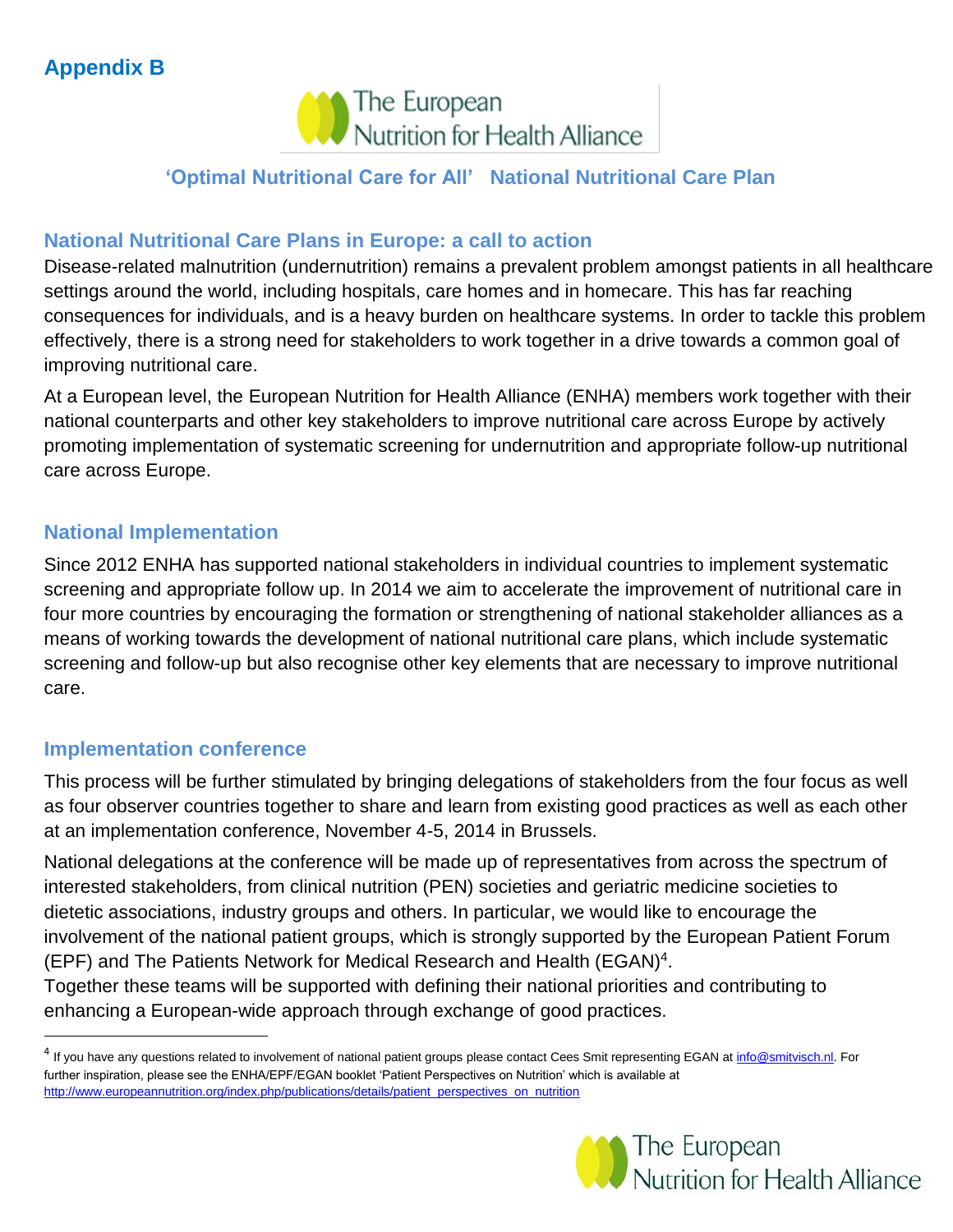The purpose of this document is to invite the selected countries to define and engage with national delegates and begin preparation in the following areas;

- Creating/reconfirming a shared national vision;
- Defining a country-specific approach for a national nutritional care plan;
- Integrating current activities into the national implementation plan.

# **1. Creating a shared national vision**

Decades of international scientific research demonstrates the impact of malnutrition on both individuals as well as health and social care systems. For example, recent research by ENHA found that 30% of care home residents were malnourished and a further 40% are at risk. Malnourished patients spent three additional days in hospital per hospital stay. Those diagnosed with nutrition problems in the community consumed an additional £1003/€1,128 in healthcare resources over six months compared to a similar wellnourished patient including twice as many general practitioners visits. Malnutrition in the community is an independent predictor of mortality regardless of age and co-morbidity.<sup>5</sup>

Older patients are particularly vulnerable. For example, undernutrition in geriatric patients causes more falls because of impaired muscle mass and function<sup>6</sup>.

This guidance document outlines the key areas identified by the ENHA 'Optimal Nutritional Care for All' Steering Committee and includes examples to inspire, direct and evaluate national implementation. It aims to support focus countries to maximize alignment of their activities, benchmark performance indicators, evaluate and compare progress. The European Society for Clinical Nutrition and Metabolism (ESPEN), The European Union Geriatric Medicine Society (EUGMS), European Federation of Associations of Dietitians (EFAD) and the British Association for Parenteral and Enteral Nutrition (BAPEN) kindly provide their support by sharing knowledge, experience and selected examples. Current examples are from BAPEN, but more examples of good practice from other countries need to be added and shared. This can happen as a result of our conference in November.

# **2. National Nutritional Care Plans: 5 priority areas**

A template for developing a countrywide strategy for implementing national nutritional care plans has been developed and is divided into five priority areas.

- i. Malnutrition must be actively identified through systematic screening
- ii. Malnourished individuals and those at risk of malnutrition must have appropriate care pathways
- iii. Frontline staff in all care settings must receive appropriate training on the importance of good nutritional care
- iv. Organizations must have management structures in place to ensure best nutritional practice
- v. Prevention of malnutrition / public awareness

Each of the above five priority areas suggested are further defined below and supported by examples to provide inspiration and direction.

<sup>6</sup> Olde Rikkert MGM, Rigaud A-S, Malnutrition research: high time to change the menu, Age and Ageing 2003; 32:241-243



 $\overline{a}$ <sup>5</sup> Guest JF, et al., Health economic impact of managing patients following a community-based diagnosis of malnutrition in the UK, Clinical Nutrition (2011), doi:10.1016/j.clnu.2011.02.002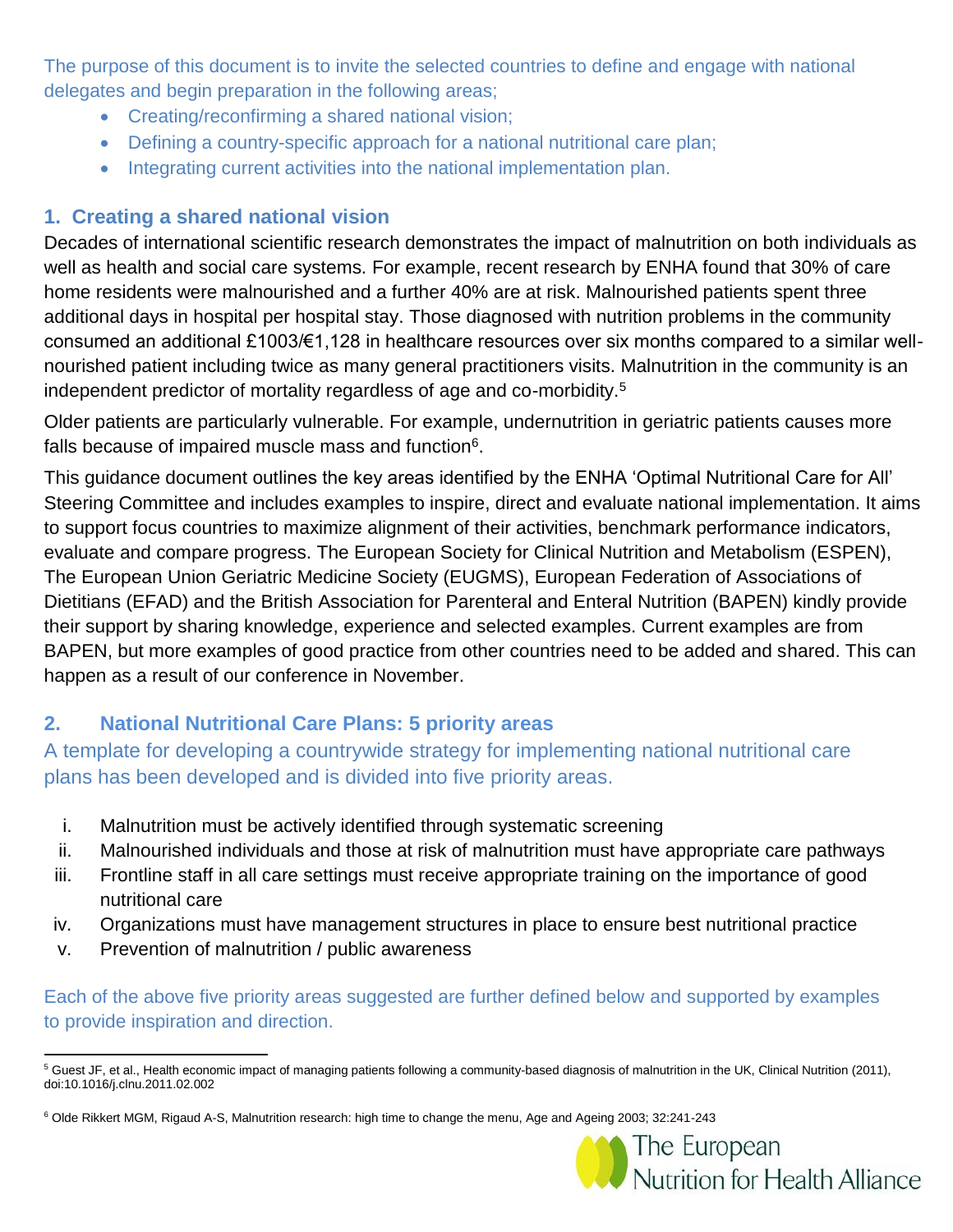# **2.1 Systematic screening for malnutrition by healthcare professionals in health and care systems**

Nutritional screening should be undertaken in:

- All hospital inpatients on admission and weekly or when there is clinical concern;
- All hospital outpatients at each outpatient appointment and where there is clinical concern;
- All residents of care homes on admission and repeated monthly given the high prevalence and general frailty of residents (particularly in nursing homes);
- At initial registration in GP practices, annually for those aged over 75 years, where there is clinical concern, and at other opportunities such as health checks or vaccinations;
- Malnutrition will be monitored regularly by home care nurses.

Screening programmes are to be considered as basic quality indicators. Internationally validated screening tools and clinical practice guidelines should be applied and implemented.

### **Example**

The 'Malnutrition Universal Screening Tool' ('MUST') explanatory booklet and the 'MUST' tool and charts are now available in French, German, Italian, Portuguese and Spanish <http://www.bapen.org.uk/news-and-media/news/291-must-now-available-in-5-european-languages>

# **2.2 Malnourished individuals and those at risk of malnutrition must have appropriate care pathways**

Multi-disciplinary teams (MDTs) are needed to ensure that care pathways are appropriate and followed.

In some situations this will require specific nutritional MDTs (e.g. nutrition steering committees and Nutrition Support Teams in acute hospital trusts), whilst in others, such as long-term conditions, mental health, older people and cancer, it will be appropriate for a dietitian or other clinical professional with nutritional expertise to sit on existing MDTs. Where appropriate, medical nutrition (oral nutritional supplements, tube feeding and/or parental nutrition) should be deployed as part of the care pathway to manage malnourished individuals or those at risk of malnutrition.

# **Example**

An example of a pathway to manage adult malnutrition in the community is available [www.malnutritionpathway.co.uk](http://www.malnutritionpathway.co.uk/)

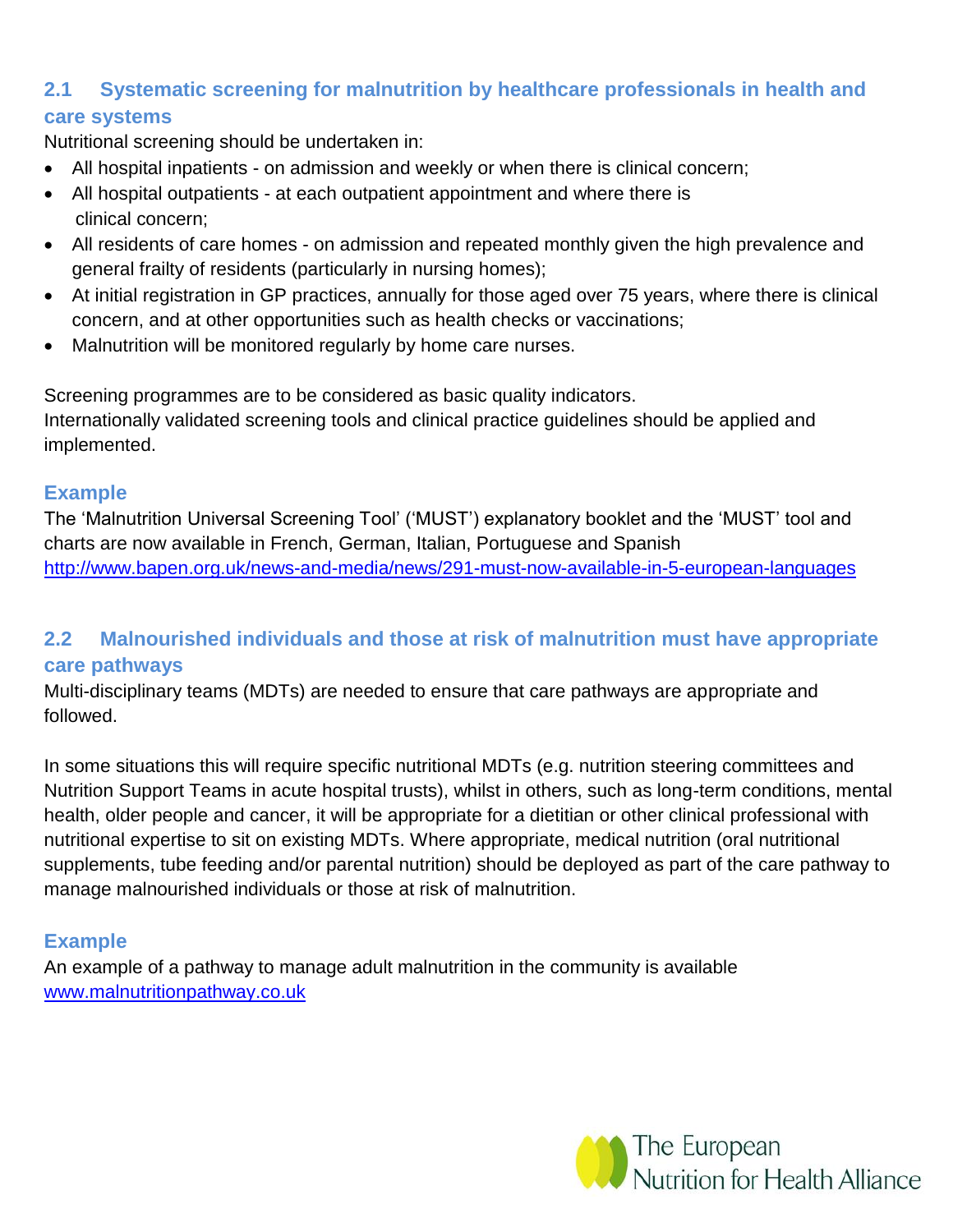# **2.3 Frontline staff in all care settings must receive appropriate education and training on the importance of good nutritional care**

Knowledge, skills and competencies of health care professionals involved in nutritional screening, assessment and care planning is vital for the delivery of optimal nutritional care for all. National guidance should be available to ensure that all relevant health care professionals are appropriately educated and trained both pre- and post-registration to deliver high standards of nutritional care that are appropriate to the needs of individuals in health and social care settings. The use of e-learning modules and other educational opportunities are recommended for structured learning.

### **Example**

NICE guidance (Guidance Report 32, 2006) sets out the need for appropriate education and training and use of Nutrition Care Team to implement screening and appropriate action to reduce malnutrition [http://publications.nice.org.uk/nutrition-support-in-adults-cg32/guidance#organisation-of-nutrition](http://publications.nice.org.uk/nutrition-support-in-adults-cg32/guidance#organisation-of-nutrition-support-in-hospital-and-the-community)[support-in-hospital-and-the-community](http://publications.nice.org.uk/nutrition-support-in-adults-cg32/guidance#organisation-of-nutrition-support-in-hospital-and-the-community)

# **2.4 Organisations must have management structures in place to ensure best nutritional practice**

Improved nutritional care is dependent on effective management structures to ensure joined up multidisciplinary care pathways across acute and community settings.

Clinical leadership, innovation and continual improvement are fundamental to the delivery of high quality nutritional care.

Several national documents may be required to support the development of the right systems including:

- A national nutrition strategy
- A toolkit for those responsible for allocating health care budgets.

### **Example**

An example available from [http://www.bapen.org.uk/professionals/publications-and](http://www.bapen.org.uk/professionals/publications-and-resources/commissioning-toolkit)[resources/commissioning-toolkit\)](http://www.bapen.org.uk/professionals/publications-and-resources/commissioning-toolkit)

 A national guide ensuring clarity about where responsibility lies for purchasing and delivering nutritional care across the health and social care system, i.e. defining the priorities that each part of the system must deliver to improve nutritional care for all.

### **Example**

An example available from [http://www.bapen.org.uk/media-centre/press-releases/malnutrition-matters](http://www.bapen.org.uk/media-centre/press-releases/malnutrition-matters-commitment-to-act-guide)[commitment-to-act-guide](http://www.bapen.org.uk/media-centre/press-releases/malnutrition-matters-commitment-to-act-guide)